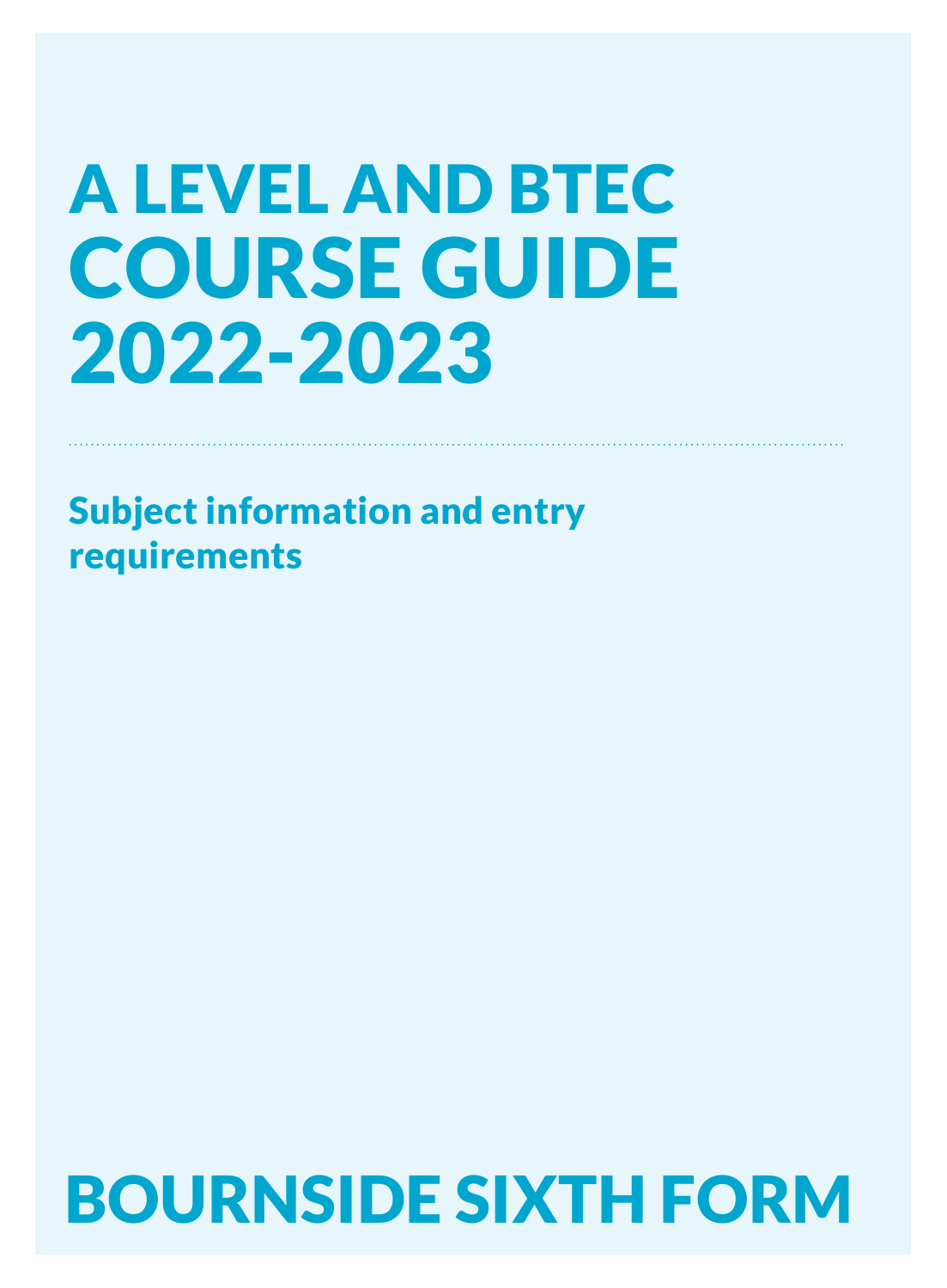# **ENTRY REQUIREMENTS**

At Cheltenham Bournside School, we invest a significant amount of time in ensuring that students applying to our Sixth Form, internally and externally, are well suited to their chosen subjects.

We now offer three NEW pathways, designed to help you choose a selection of subjects that will help you to reach your future goals:

| Pathway 1<br>Studying 3 or 4<br>A levels                                         | Entry criteria is at least a grade<br>4 in Mathematics and English<br>Language or Literature and at<br>least a grade 5 in your three/<br>four chosen subjects at A level.            |
|----------------------------------------------------------------------------------|--------------------------------------------------------------------------------------------------------------------------------------------------------------------------------------|
| Pathway 2<br>Studying 3<br><b>BTEC</b> courses                                   | Entry criteria is at least a grade<br>4 in Mathematics and English<br>Language or Literature and<br>at least a grade 4 in 3 related<br><b>GCSEs</b>                                  |
| Pathway 3<br>Studying a<br>combination of<br><b>BTEC</b> courses<br>and A levels | Entry criteria is at least a grade<br>4 in Mathematics and English<br>Language or Literature and<br>a bespoke offer of grade 4s<br>and grade 5s depending on<br>examination results. |

If you are applying to join our Sixth Form from another school, we encourage you to visit us with your parent/carer and see for yourself what we offer for the next exciting stage of your education. Please contact Sixth Form Student Services on 01242 229511 to arrange an appointment.

## **YEAR 13 PROGRESSION CRITERIA**

In order to progress successfully from Year 12 in to Year 13, you need to have displayed adequate progress on your programme of study. Your place in Year 13 will be evaluated at the end of Year 12, and your attitude to learning, attendance and progress across the year will inform your successful progression into Year 13.

Cheltenham Bournside School reserves the right to refuse progression into Year 13 based on any of these factors. If we decide that is not in your best interest, an alternative offer will be made.

# OUR COURSES

| Art 3D Design – NEW!                   | 6  | <b>History</b>                                   | 16    |
|----------------------------------------|----|--------------------------------------------------|-------|
| <b>Art Graphics</b>                    | 6  | <b>Information Technology BTEC</b>               | 16    |
| <b>Art Photography</b>                 | 7  | Mandarin                                         | 17    |
| <b>Fine Art</b>                        | 7  | <b>Mathematics</b>                               | 17    |
| <b>Biology</b>                         | 8  | <b>Further Mathematics</b>                       | 18    |
| <b>Business</b>                        | 8  | <b>Media Studies</b>                             | 18    |
| <b>Vocational Business - NEW!</b>      | 9  | <b>Music</b>                                     | 19    |
| Chemistry                              | 9  | <b>Music Technology BTEC - NEW!</b>              | 19    |
| <b>Computer Science</b>                | 10 | <b>Physical Education</b>                        | 20    |
| Design and Technology: Product Design  | 10 | <b>Physics</b>                                   | 20    |
| Design and Technology:                 |    | <b>Psychology</b>                                | 21    |
| Fashion and Textiles - NEW!            | 11 | <b>Religious Studies (Philosophy and Ethics)</b> | 21    |
| <b>Drama and Theatre Studies</b>       | 11 | Sociology                                        | 22    |
| <b>Economics</b>                       | 12 | Spanish                                          | 22    |
| <b>English Language and Literature</b> | 12 | Sport BTEC (Single Award) - NEW!                 | 23    |
| <b>English Literature</b>              | 13 | <b>Sport BTEC (Double Award)</b>                 | 23    |
| <b>Film Studies</b>                    | 13 |                                                  |       |
| French                                 | 14 | See also:                                        |       |
| Geography                              | 14 |                                                  |       |
| <b>Government and Politics</b>         | 15 | Subject-specific entry requirements              | 4/5   |
| <b>Health and Social Care BTEC</b>     |    | Typical university degree, degree                |       |
| (Single Award)                         | 15 | apprenticeship and higher                        |       |
| <b>Health and Social Care BTEC</b>     |    | apprenticeship course requirements               | 24/25 |
| (Triple Award) - NEW!                  | 15 | Career opportunities by subject                  | 26/27 |
|                                        |    |                                                  |       |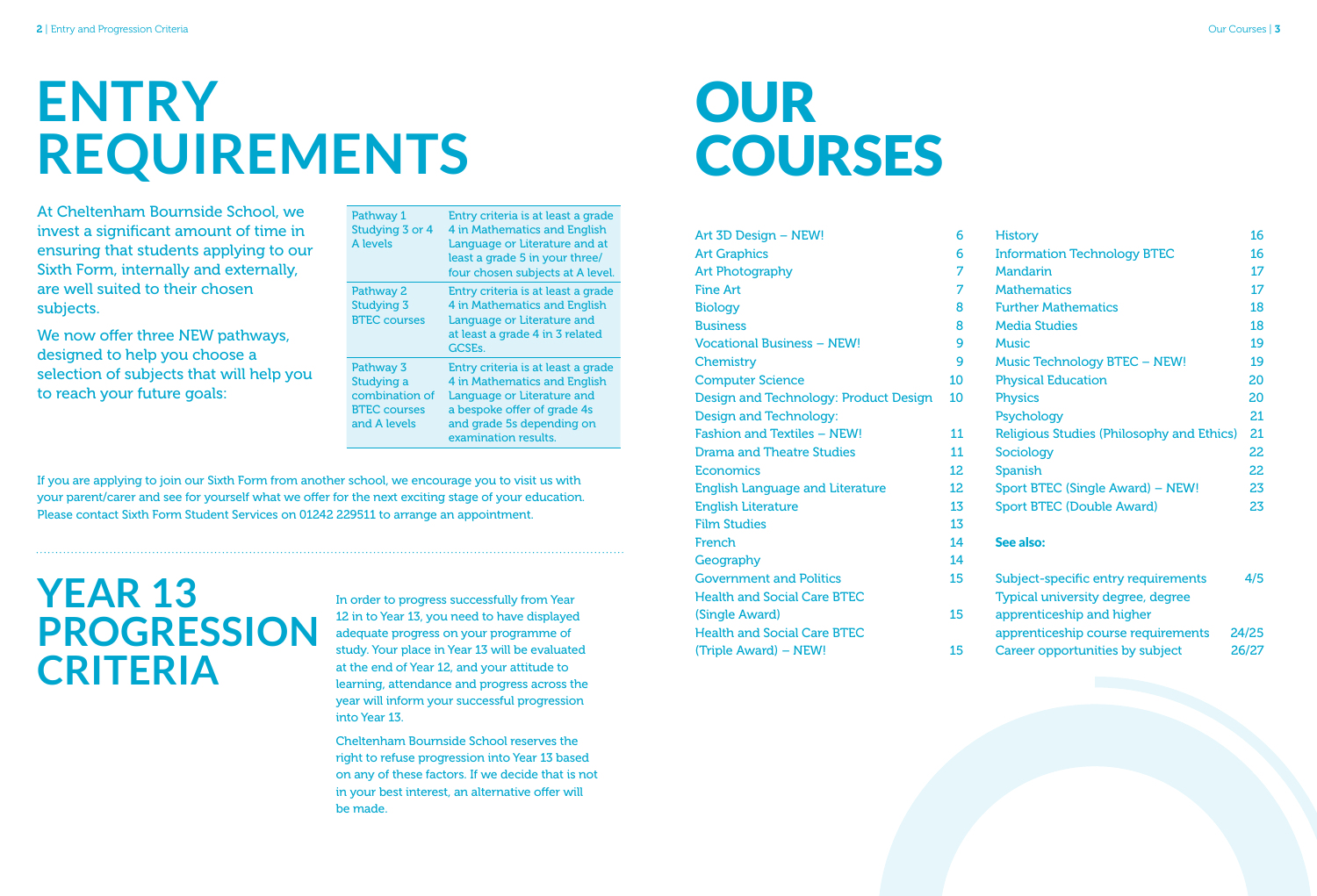### **SUBJECT-SPECIFIC ENTRY REQUIREMENTS**

#### **SCIENCE-BASED COURSES**

#### Biology

- Grades 6,6 in core and additional science, plus grade 5 in Mathematics
- Grade 6 in Biology if studied as a single science, plus grade 5 in Mathematics

#### **Chemistry**

- Grades 6,6 in core and additional science, plus grade 5 in Mathematics
- Grade 6 in Chemistry if studied as a single science, plus grade 5 in Mathematics

#### **Physics**

- Grades 6,6 in core and additional science, plus grade 6 in Mathematics
- Grade 6 in Physics if studied as a single science, plus grade 6 in Mathematics

#### Computer Science

– Grade 6 in Computer Science if studied, plus grade 5 in Mathematics. Students that haven't studied GCSE

### Computer Science will need to take a test before being accepted

**Psychology** 

– Grade 5 in two sciences and English

#### **MATHEMATICS-BASED COURSES**

#### **Mathematics**

– Grade 6 in Mathematics

#### Further Mathematics

– Grade 7 in Mathematics

#### Level 3 Core Mathematics

– Grade 5 in Mathematics (enrichment option which can be taken alongside A Levels)

#### **BUSINESS, HUMANITIES, AND SOCIAL SCIENCES**

#### **Business**

– Grade 5 in Business and grade 5 in Maths and English

Vocational Business

– Level 2 Merit in OCR Level 2 Business/BTEC Level 2 Business, or grade 4 at GCSE Business and a grade 4 at English and Maths

#### **Economics**

– Grade 5 in Mathematics

#### **Geography**

– Grade 5 in Geography

#### Government and Politics

– Grade 5 in an English or humanities-based GCSE

#### Health and Social Care (single and double award)

– Grade 4 in English and Maths plus three GCSEs at grade 4

#### **History**

– Grade 5 in History or in an English if not studied

#### Religious Studies (Philosophy & Ethics)

– Grade 5 in Religious Studies or in an English if not studied

#### Sociology

– Grade 5 or equivalent in Sociology/Health and Social Care or in an English or humanities-based GCSE

#### **LANGUAGE-BASED COURSES**

#### English Language and Literature

– Grade 5 in both English Language and English Literature

#### English Literature

– Grade 5 in both English Language and English Literature

#### Modern Foreign Languages

– French, Spanish, Mandarin

– Grade 5

#### **PHYSICAL EDUCATION AND SPORT**

#### Physical Education

– Grade 5 in GCSE PE or Merit in equivalent BTEC (students must also be playing one competitive sport at a good standard outside of school to fulfil coursework expectations)

#### Sport BTEC (single and double award)

– Grade 4 at English and Maths, plus a further three GCSEs at grade 4

#### **TECHNOLOGY-BASED SUBJECTS**

#### Design and Technology (Product Design and Fashion and Textiles)

– Grade 5 or equivalent pass in a design technology-based subject or entry portfolio if not studied at GCSE

#### Information Technology BTEC

– Grade 4 in English and Maths plus three GCSEs at grade 4

#### **ART AND PERFORMING ARTS**

#### Art 3D Design

– Grade 5 in an art-based GCSE or entry portfolio if not studied at GCSE

#### Fine Art

– Grade 5 in an art-based GCSE or entry portfolio if not studied at GCSE

#### Art Graphics (Graphic Communication) – Grade 5 in an art or graphics-based subject or entry portfolio if not studied at GCSE

#### Art Photography

– Grade 5 in an art-based GCSE or entry portfolio if not studied at GCSE

#### Music Technology BTEC

– Grade 4 in English and Maths plus three GCSEs at grade 4

#### Music

– Grade 5 or entry test pass if not studied at GCSE

#### **FILM AND MEDIA**

#### Film Studies

– Grade 5 in an English or humanities-based GCSE

#### Media Studies

– Grade 5 in Media Studies or in an English or humanities-based GCSE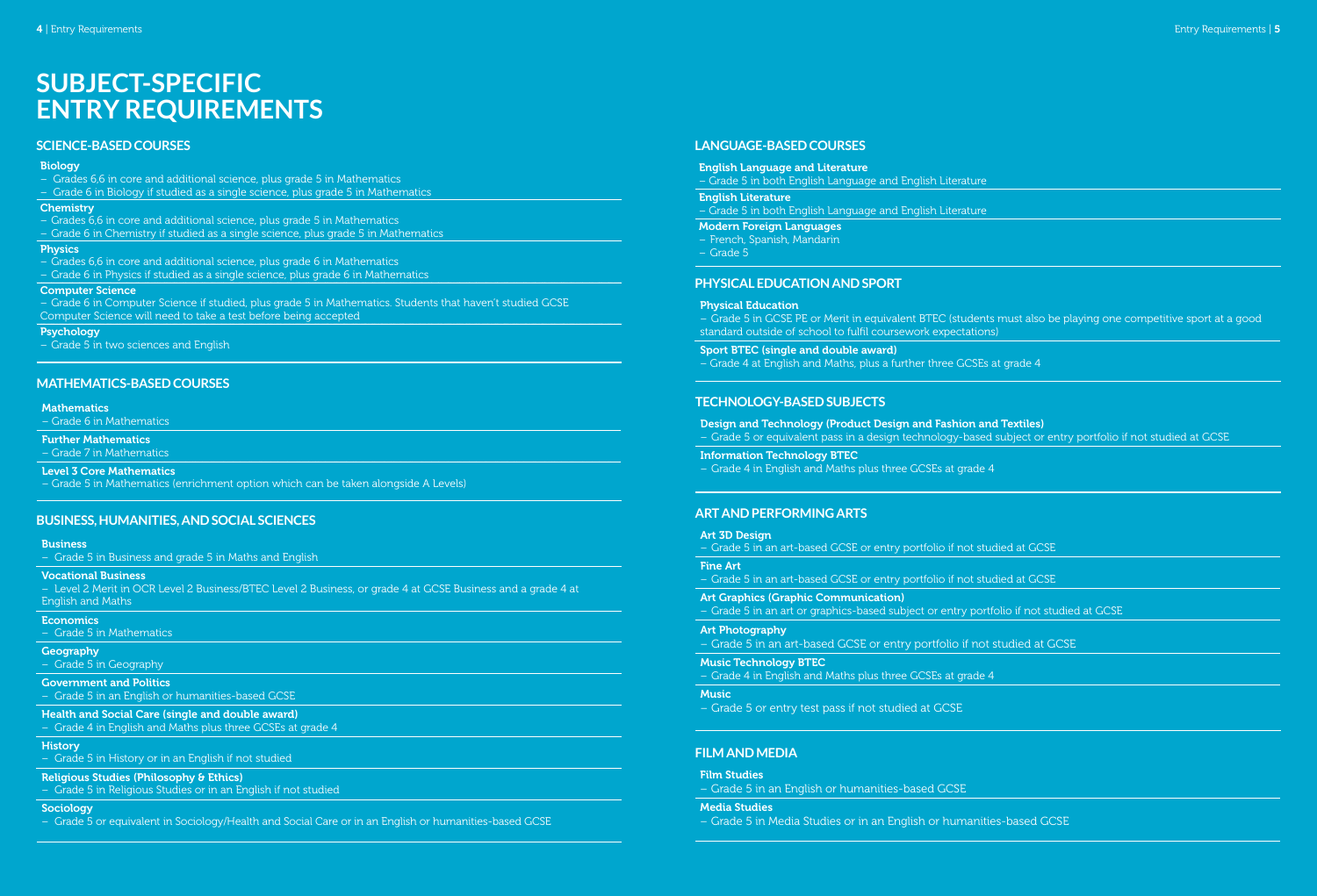

#### Exam Board **OCR**

#### Entry criteria

Students must have achieved at least a grade 5 in Art at GCSE. Students who did not take GCSE Art may apply for a special entry test, which must be successfully passed to gain access to the course.

#### **Assessment**

Exam Board **OCR** 

**(GRAPHIC** 

**ART** 

**GRAPHICS**

**COMMUNICATION)**

Entry criteria

Head of Art. Assessment

Notes

courses.

There is no written exam and all work is produced in art studio conditions.

#### Notes

Students may combine 3D Design with Photography or Graphic Communication to provide a strong foundation for university art and design degree courses.

Please note: University art foundation courses normally require students to have studied A Level Art.

Students must have achieved a grade 5 in a related art/design subject. If not previously studied, students may demonstrate their suitability through a portfolio of work and liaison with the

There is no written exam and all work is produced in art studio conditions.

Students may combine Graphic Communication with Photography or Fine Art to provide a strong foundation for university art and design degree

**Overview** 

If you enjoy creating objects in three dimensions then this course is for you. The course provides an excellent foundation for further study or careers in fashion, architecture, 3D design and sculpture amongst others. You will explore how to construct forms in a range of materials, learn how to take work from initial sketches and concept designs though to final 3D outcomes.

Students are able to engage with a series of creative coursework projects exploring themes such as the figures, structures and natural forms. Visual awareness and creativity are developed via making and presenting ideas in a range of media such as glass, resin, clay, wire and textiles.

In Year 12, students undertake an intensive foundation period of creative study under the guidance of specialist tutors, exploring a range of experimental techniques, developing skills and ideas and learning how to analyse artwork.

#### **Overview**

If you are interested in clever marketing visuals, funky lettering, logos, symbols, the way messages are communicated, or graphic art in general, this course is for you. Students are able to enjoy a series of creative coursework projects exploring themes such as image and typography, layout design, experimental imagery and more abstract approaches. Sources from illustration, advertising and inspiration.

In Year 12, students undertake an intensive period of creative study under the guidance of specialist tutors, learn a range of experimental techniques, how to develop ideas and how to understand and produce graphic artwork. Lessons on Photoshop, Illustrator and other digital media, as well as collage and screen print broaden the range of practical explorations.

In Year 13, students further refine their strongest area of interest, developing a highly personal direction supported by the tutors. There are a number of opportunities for gallery visits, trips abroad and a regular figure drawing class for all A level students along with access to a wide range of facilities. The practical elements are supported by a written related study in which the student explores the artists that have influenced them. Students combine their knowledge and understanding to support their coursework portfolio.

#### **Careers**

A starting point for students wishing to develop a career in the creative industries, A Level Art enables progression towards art foundation and a degree in: video, fashion, textile design, graphics, 3D design, product design, interior design, fine art, art digital media, animation, design for interactive media. illustration, teaching, automotive design and many others.

editorial design will provide further

In Year 13, students further specialise in their strongest area of interest, developing a highly personal direction supported by tutors. A wider appreciation is developed via gallery visits locally, nationally and internationally. Students combine their knowledge and understanding to support their coursework portfolio. Outcomes include web design, graphics for architecture, campaign posters, clothing branding, movie posters, illustration, and animation.

#### **Careers**

A starting point for students wishing to develop a career in the creative industries, A Level Graphic Communication enables progression towards art foundation and a degree in: video, fashion, textile design, graphics, 3D design, product design, interior design, fine art, art digital media, animation, design for interactive media, illustration, teaching, automotive design and many others.

### **ART PHOTOGRAPHY**

#### Exam Board **OCR**

Entry criteria Students must have achieved a grade 5 in a related art/design subject,. If not previously studied, students may demonstrate their suitability through a portfolio of work and liaison with the Head of Art.

#### Assessment

There is no written exam and all work is produced in art studio conditions.

#### **Overview**

If you enjoy capturing moments and details from the world around you, or designing complex digital experiments, then this course is for you. You will learn photographic skills and key concepts but outcomes and portfolio development may go into physical or digital manipulation (graphic style work) or even video. The A Level Photography course is

taught within the Art Department: a suite of rooms with access to specialist photographic studio equipment, dedicated studio space, and digital manipulation software. Students will examine themes such as portraiture and identity, textures, structures, video, gif and special effects, as well as more conceptual projects.

In Year 12, students undertake an intensive period of creative experimental study under the

#### **Overview**

If you enjoy drawing, painting, sculpture or simply developing ideas with a range of media, then this course is for you. Students are able to enjoy a series of creative coursework projects exploring themes such as the figure, structures and natural forms. Visual awareness and creativity are developed via areas of study including drawing, painting, sculpture, mixed media and digital media.

In Year 12, students undertake an intensive foundation period of creative study under the guidance of specialist tutors, learning a range of experimental techniques, how to develop ideas and how to analyse artwork. Key skills are reinforced and developed and project work helps students to understand how to respond to the assessment objectives.

In Year 13, students further specialise in their strongest area

#### guidance of specialist tutors and develop a personal response to a range of written and visual starting points, briefs and stimuli.

In Year 13, students may specialise in their strongest area of interest, developing a highly personal direction, supported by tutors. The practical elements are supported by a written related study in which students explore the artists who have influenced them. A wider appreciation is developed via gallery and location visits locally, nationally and internationally.

#### **Careers**

This course is designed for students who wish to study A Level Photography with ambitions to pursue photography as a career, and those who simply wish to explore the creative possibilities of digital photography.

of interest, developing a highly personal direction supported by tutors. There are opportunities for gallery visits, trips abroad and a regular figure drawing class for A Level students. The practical elements are supported by a written related study in which students explore the artists who have influenced them. Students combine their knowledge and understanding to support their coursework portfolio.

#### **Careers**

A starting point for students wishing to develop a career in the creative industries, A Level Art enables progression towards art foundation and a degree in: video, fashion, textile design, graphics, 3D design, product design, interior design, fine art, art digital media, animation, design for interactive media, illustration, teaching, automotive design and many others.

# **FINE ART**

#### **(DRAWING, PAINTING, PRINT, 3D, MIXED MEDIA)**

Exam Board **OCR** 

#### Entry criteria

Students must have achieved a grade 5 in a related art/design subject. If not previously studied, students may demonstrate their suitability with a portfolio of work and liaison with the Head of Art.

There is no written exam and all work is

#### Assessment

produced in art studio conditions.

#### Notes

Students may combine Fine Art with Photography or Graphic Communication to provide a strong foundation for university art and design degree courses.

Please note: University art foundation courses normally require students to have studied A Level Art.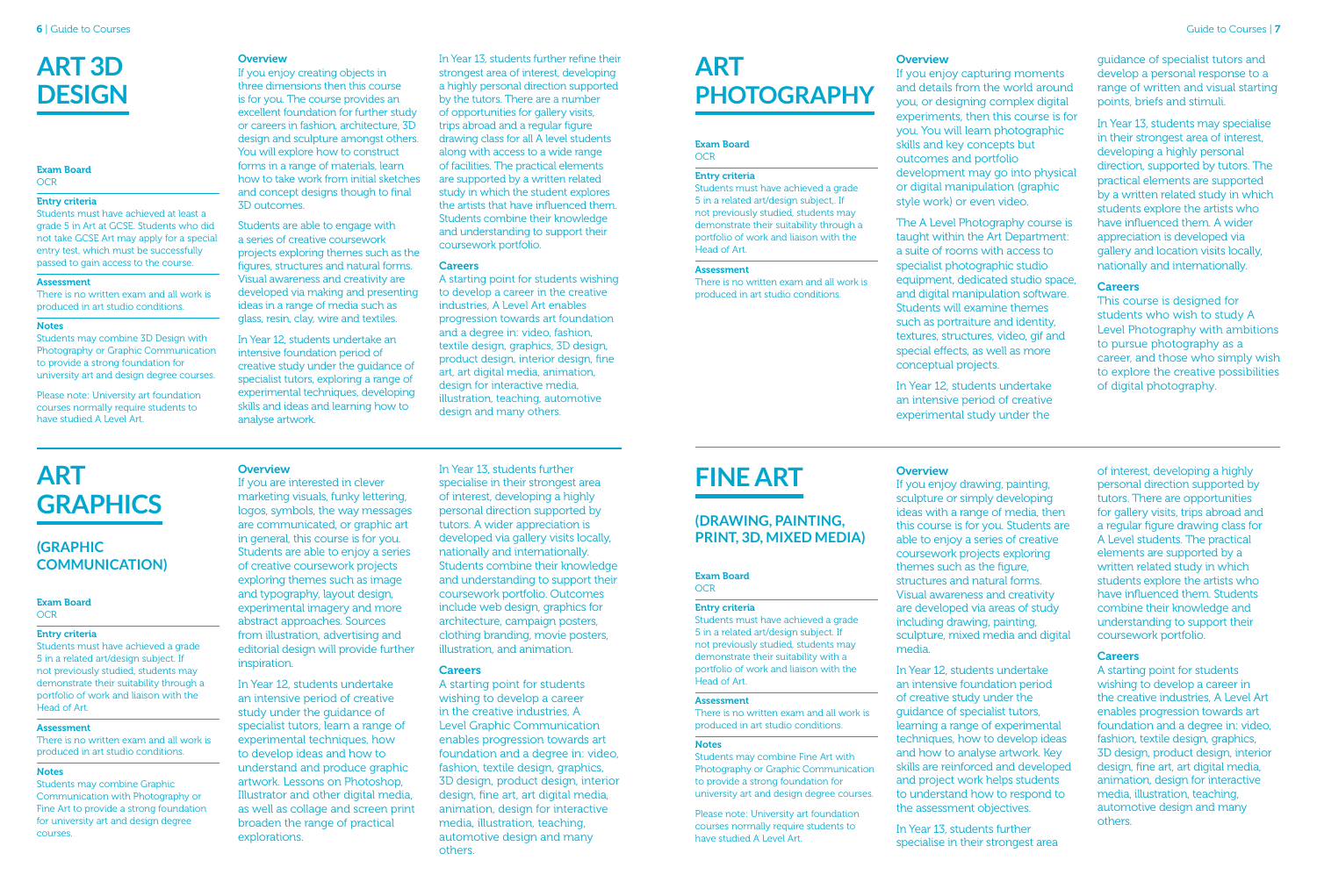

#### Exam Board

#### AQA

#### Entry criteria

- Grades 6,6 in core and additional science, plus a grade 5 in Mathematics - Grade 6 in Biology if studied as a single science, plus grade 5 in Mathematics

#### **Assessment**

3 externally examined papers and the science practical endorsement which is internally assessed.

We hope to develop an interest in and enthusiasm for biology, including in further study and careers that may include biology. The course aims to develop essential knowledge and understanding of different areas of biology and how they relate to each other, and considers how society makes decisions about scientific issues.

It will build upon work covered at GCSE and will involve detailed study of topics such as cells, plant and animal transport systems and biological molecules, as well as analysing processes such as respiration and photosynthesis. You will also cover challenging new areas such as biotechnology and gene technology that are advancing rapidly and have

far-reaching consequences for our lives, our health, and our understanding of the world around us.

#### **Careers**

Success in biology leads to a wide range of higher education and career opportunities such as in agriculture, biochemistry, biology, biotechnology, dentistry, environmental sciences, food science, forensic science, genetic engineering, medicine, micro-biology, pathology, pharmacy, and veterinary science.

Other possibilities include animal welfare, beauty therapy, childcare, dietician, midwifery, nursing, horticulture, physiotherapy, psychology, speech therapy, sports science, and teaching.

### **VOCATIONAL BUSINESS**

#### Exam Board OCR (Cambridge Technical)

### Entry criteria

Grade 4 in English and Maths and at least Grade 4 in three related GCSEs

Assessment 66% Exam/33% Coursework

#### Entry criteria

A Merit in OCR Level 2 Business/BTEC Level 2 Business, or Grade 4 at GCSE Business, English and Maths and at least Grade 4 in three related GCSEs.

#### Notes

OCR Cambridge Technical Level 3 in Business is equivalent to 1 x A Level and achieves UCAS Points.

**Overview** 

This qualification is designed for both vocational and academic learners who wish to develop a career in business. The course has been designed specifically to cater for learners wishing to study business at university and to equip students with the skills required for full time apprenticeships and employment in the business industry. Students will develop an

understanding of how business are constructed and how areas of the business must coordinator together as part of team, for example; Human Resources, Marketing, Finance & Accounts, Economics, Law, Business Management, Event Management and Sales.

Students are encouraged to work and operate like young professionals within a business

#### setting and working environment. Learning is developed via class discussions, business guests, visits and business meetings. There will visits to local, national and international business settings.

#### **Careers**

- Vocational and academic University Business degrees.
- Business degrees combined with subjects such as, Law, Psychology, Media, Engineering, English, Maths and languages.
- Apprenticeships in Business
- Full time employment in business – areas such as, Marketing, Sales, Finance, Customer Service, Events Management, Human Resources, Production, Administration and retail.

## **BUSINESS** Overview

#### Exam Board

Eduqas

Entry criteria Grade 5 in Business and grade 5 in either Maths or English

#### **Assessment**

3 written external exams.

#### Enrichment

Students will be offered opportunities to take part in a wider variety of external competitions and visits during the 2-year course ranging from Young Enterprise, IFS Student Investor Challenge (Investing £100,000 of virtual money on the stock market), trips to local businesses, Amazon Headquarters and an international trip either to New York or China.

### Can you see yourself as the next

Mark Zuckerberg or Fraser Doherty or do you aspire to own your own small business? There has never been a more exciting time to start a business venture; with new emerging economies in Asia, and the negative impact Covid-19 has had on the UK economy, there are endless opportunities for the budding entrepreneur.

Whatever your vision, this course covers all the key topics of starting and running a business. You will learn how businesses operate and explore these areas in depth: marketing, accounting and finance, human resource planning, and operations management.

#### **Careers**

This course is ideal for students who wish to pursue a career in a business environment, or who wish to set up their own business, or simply enjoy studying a subject that affects their everyday lives. It is also suitable for those who wish to study business or a business-related course such as economics, law, accounting, finance, management, or politics at a higher level.

## **CHEMISTRY** Overview

#### Exam Board AQA

#### Entry criteria

- Grade 6, 6 in core and additional science, plus grade 5 in Mathematics - Grade 6 in Chemistry if studied as a single science, plus grade 5 in **Mathematics** 

#### Assessment

3 externally examined papers and the science practical endorsement which is internally assessed.

Chemistry provides students with transferable skills that are vital within scientific fields but also incredibly valuable in many other areas.

Students will not only be able to apply their knowledge to the world around them, they will develop rigorous research skills, the ability to risk assess and problem solve and communicate ideas in a fluid and concise manner.

The AQA specification allows Year 12 students to create a strong foundation of fundamental concepts across all three areas: physical, inorganic and organic chemistry.

These concepts will be revisited in Year 13 and built upon, allowing students to work towards applying their knowledge in a real-world context.

This model means that whether students have studied Combined Science (2 GCSEs) or Triple Science (3 GCSEs), all students can make great progress. Alongside the theoretical knowledge, students will complete a series of practical activities that will allow them gain a valuable practical endorsement at the end of the course.

#### **Careers**

Chemistry is an essential subject for students who wish to follow higher education courses in medicine, veterinary science, pharmacy, and a wide range of chemistry/biochemistry courses, leading to areas such as drug discovery, forensic science, and science publishing.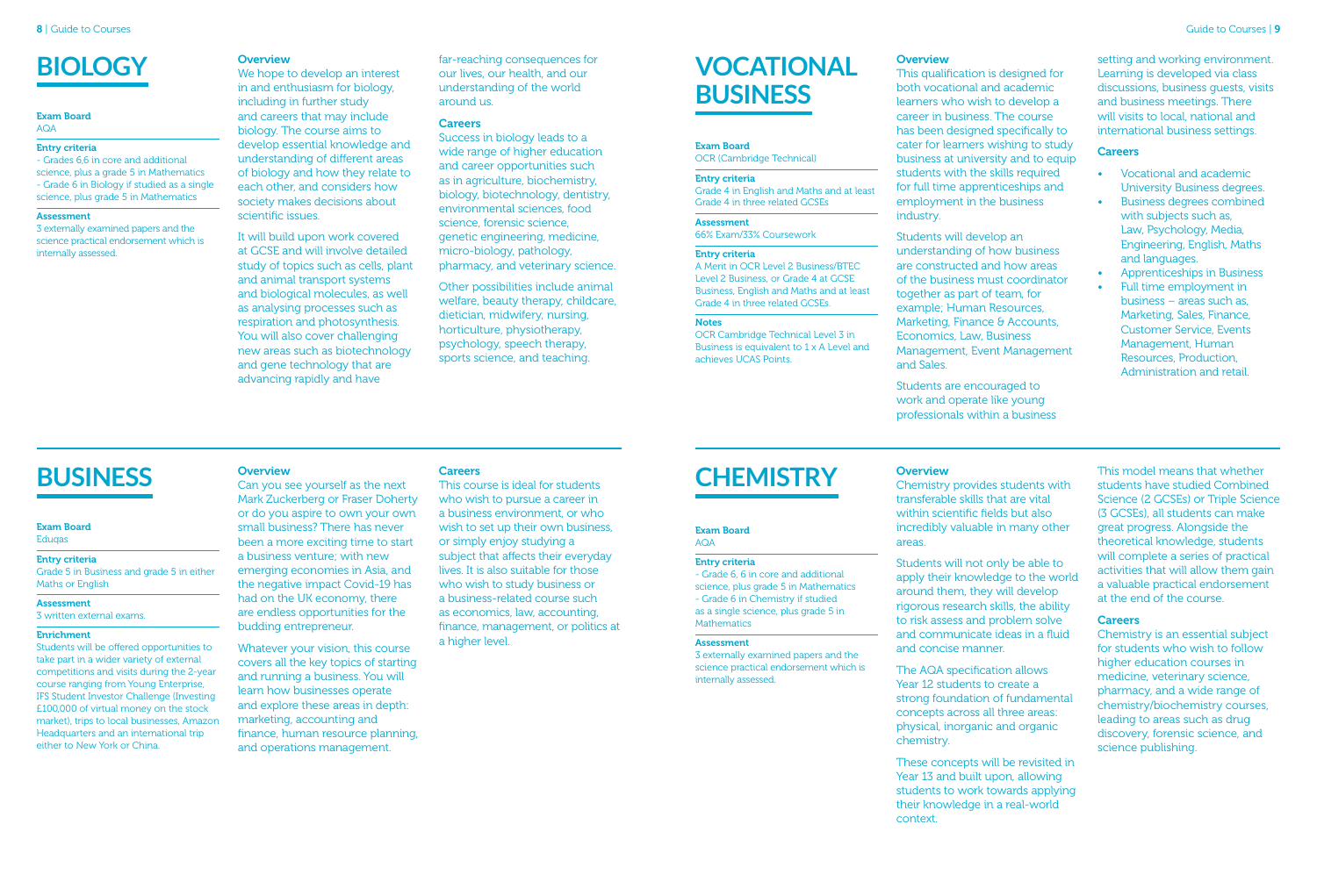### **COMPUTER SCIENCE**

#### Exam Board **OCR**

### Entry criteria

Grade 6 in Computer Science if studied, plus grade 5 in Mathematics. Students that haven't studied GCSE Computer Science will need to take an entry test before being accepted onto the course.

#### Assessment

2 written 2.5-hour exams at the end of Year 13 and a programming project also completed in Year 13.

### **Overview**

Computer Science is an ideal course for students who want to learn the underlying principles of how computers work. The course examines the fundamental concepts including: abstraction, decomposition, logic, algorithms, and data representation. Students analyse problems in computational terms and through practical experience of programming, developing the capacity to think creatively, innovatively, analytically, logically, and critically.

#### At A Level, students write a program of their choice to demonstrate their knowledge and understanding of the subject. Many students choose to make simple 2D games such as Space Invaders or Pac-Man, which gives them a good grounding for higher education. This is a challenging course, requiring patience,

perseverance and a very keen interest in computers.

#### **Careers**

Programming, systems analysis, software engineer, games development, database engineer, hardware and software research, technical support, network engineer, forensic computing and information security analyst are examples of typical careers. However, such is the exponential growth of computer science that many careers may not even exist yet!

## **DESIGN AND TECHNOLOGY**

### **(FASHION AND TEXTILES)**

#### Exam Board Eduqas

### Entry criteria

Grade 5 or equivalent pass in a design technology or art-based subject, or entry portfolio if not studied at GCSE.

#### Assessment

This course consists of a written exam worth 50% and an extended 'design and make' project (of approximately 80 hours) worth 50%.

#### **Overview**

Fashion and Textiles provides students with an opportunity to develop design and manufacturing skills in a creative and innovative way. Students will be required to manufacture high-quality products and prototypes to meet a specific need or consumer group. The product may suit the client's need in the home or as a fashion item.

It is an exciting course, which will allow students to become aware of the place of design in society and the influences that designers have in the world in which we live. There will be opportunities to take part in extra-curricular activities, e.g. designing and making garments, and trips out of school to Clothes Show Live and London Fashion College's Graduate Show!

#### **Careers**

Fashion and textiles is an excellent choice for anyone considering a career in any field of textile design, fashion design, teaching, interior design, soft furnishing, product merchandising and manufacturing.

## **DESIGN AND TECHNOLOGY**

### **(PRODUCT DESIGN)**

#### Exam Board Eduqas

#### Entry criteria

Grade 5 or equivalent pass in a design technology-based subject, or entry portfolio if not studied at GCSE.

#### Assessment

Written exam worth 50% and an extended 'design and make' project (approximately 80 hours) worth the other 50%.

### **Overview**

Product Design provides students with the skills they need to succeed in their chosen pathway. Students will be able to recognise design needs and develop an understanding of how current global issues, including integrating technology, impact on today's world.

This exciting course offers opportunities to develop design and manufacturing skills in a creative and innovative way. Students will gain specialist knowledge in design, materials, manufacture, and marketing with an emphasis on industrial practice and the application of computer-aided design and computer-aided manufacture.

Students will be required to set their own design contexts and use iterative processes of design and manufacture to develop high quality prototypes. Due to the length of this process, students will need to be good coursework project managers.

#### **Careers**

Product Design is an excellent choice for anyone considering a career in any field of design e.g. graphic design, furniture design, product design, car design, architecture, jewellery design, engineering etc.

## **DRAMA AND THEATRE STUDIES**

Exam Board

GCSE.

Edexcel

Entry criteria Grade 5 or entry test if not studied at

Assessment

60% coursework and 40% exam.

#### **Overview**

Drama and Theatre Studies allows students the opportunity to combine a sophisticated practical and academic response to theatre in all its forms. Students will study set texts and the work of several theatrical practitioners as well as participating in group projects producing original performance work and performing scripted plays.

To be a high achiever, we expect students to work cooperatively and sensitively with others. Students should be able to give up time outside school hours and have a genuine interest in theatre. A willingness to experiment with new ideas and a sense of fun are also important.

#### **Careers**

This is a good qualification for anyone considering working in the performance/media industry. Drama and Theatre Studies gives an excellent background in the understanding of communication in all its forms; intrapersonal, interpersonal, and group communication.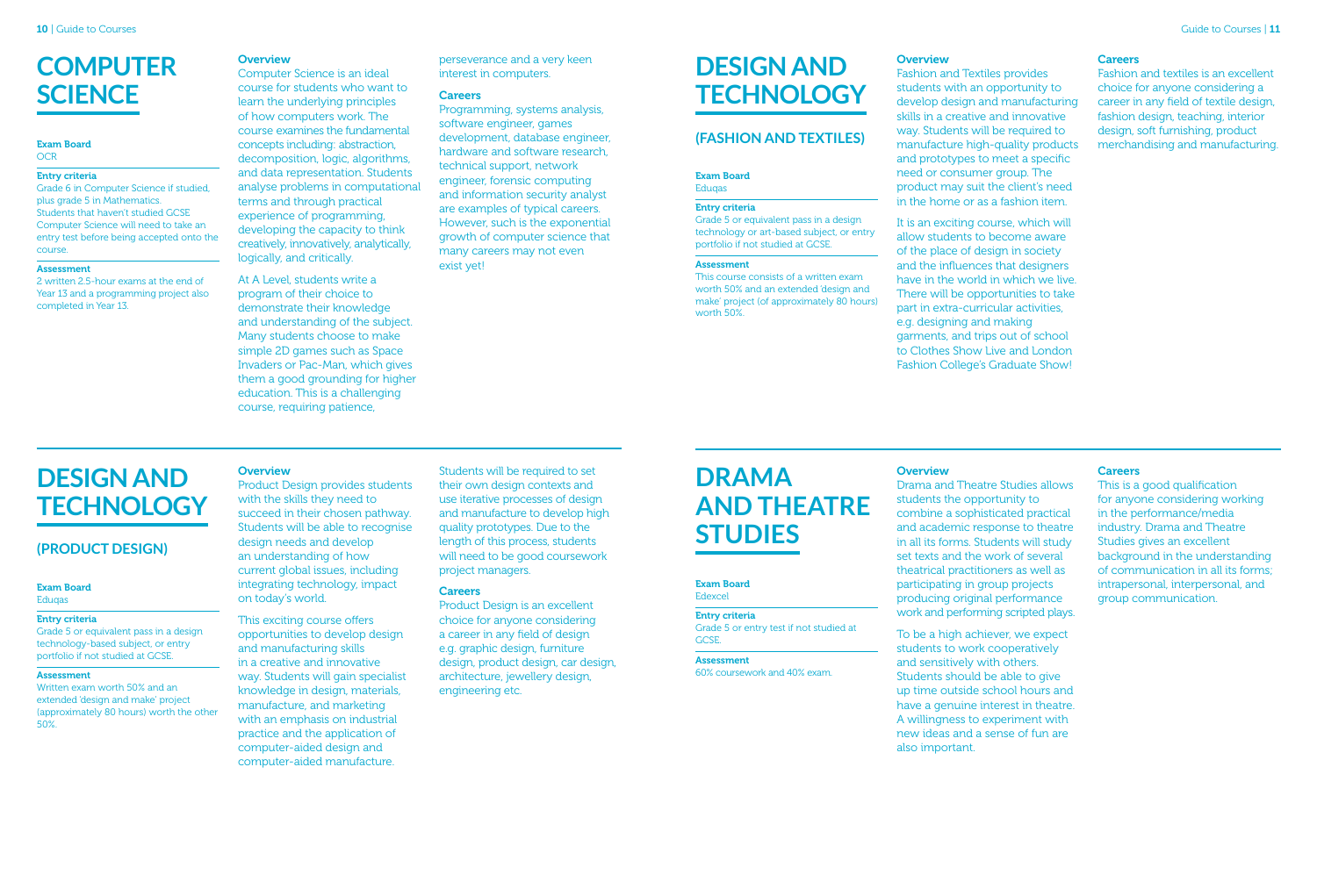## **ECONOMICS** Overview

#### Exam Board

Edexcel (Economics A)

### Entry criteria

Grade 5 in Mathematics.

#### Assessment 100% exam assessed.

Students sit 3 papers; each 2 hours in length. The questions are a mix of multiple choice, data response, and essay questions across the 3 papers.

Paper 1 covers themes 1 and 3 (microeconomics). Paper 2 covers themes 2 and 3 (macroeconomics). Paper 3 is an asynoptic paper covering all 4 themes.

In studying economics, you will gain an understanding of current economic issues such as 'Why do students pay tuition fees for higher education?', 'Can the government solve the pensions crisis?' and more contemporary issues such as the 2008 financial crash, Brexit, and the Eurozone crisis. You will be introduced to a range of concepts and theories that are used to explain how the real world operates.

Economics attempts to explain the behaviour of consumers, producers, and governments, using models and data looking at real world problems. Students need to enjoy working with numbers and graphical techniques.

The 4 themes are: markets, the UK economy, business economics, and global economics. Students will be offered opportunities to take part in a number of external competitions and visits during the 2-year course. We aim to visit Parliament each year and the City of London.

#### **Careers**

This course is useful for those who wish to pursue an economics/ business-related profession or set up their own business. It is also ideal for those who plan further study in economics, business studies, law, accounting, finance, management or politics.

## **ENGLISH LITERATURE**

#### Exam Board Edexcel

Entry criteria

#### Grade 5 in both English Language and English Literature.

#### Assessment

80% exam-based with 3 exam papers: drama, prose and poetry. 20% coursework: a 2,500-3,000 word critical comparison of 2 significant literary texts.

#### **Overview**

Our A Level English Literature course is for lovers of books, plays and poetry. Travel with us on a literary journey, from romantic poets like Byron to modern-day classics; from Renaissance ideas in Shakespeare to contemporary philosophy and social issues in a modern novel. You could be delving into true crime, or scaring yourself silly with a modern ghost story.

You will navigate modern poetry alongside iconic drama texts. You will explore how texts reflect the time in which they were written, how themes and ideas travel across different texts and times and how you can use critical theory to develop your own ideas.

To study literature is to study the world and humanity in miniature. With a wealth of texts on offer and

The Film Studies A Level course is very much aimed at developing and deepening your understanding of the way that films tell us stories, engage and entertain us, even how they sometimes show us the truth about our societies. You will be taught how to analyse film, how to understand how films relate to the contexts and genres in which they were made and, ultimately, how to make your own film.

into a range of film styles and movements, developing skills in - and understanding of - the language of film and the messages and values encoded in its construction.

As well as studying film and the ways in which it makes meaning, you will create your own sequence: you will take

12 | Guide to Courses Guide to Courses | 13

the freedom to select the fiction or non-fiction texts of your choice in your coursework, there will be plenty of chances to discover something you love!

#### **Careers**

English graduates do things as diverse as working in law, design and technology, computing, journalism, accountancy, publishing, TV, music, education, retail, catering, and writing.

## **ENGLISH LANGUAGE AND LITERATURE**

#### Exam Board Edexcel

#### Entry criteria

Grade 5 in both English Language and English Literature.

#### Assessment

80% exam based with 2 exam papers. 20% coursework consisting of the study of 2 texts of the student's choice leading to 2 pieces of original writing (inspired by the study texts) and an evaluative commentary.

### **Overview**

This is a great all-round course for creative writers and readers interested in exploring a wide range of literary and non-literary styles. You will study a diverse range of material: from famous speeches to film scripts and travelogues, to Shakespeare and traditional prose.

You will read classics alongside a much broader variety of English texts, from genre features to language features, text structure to audience appeal – all with a view to perfecting your analytical skills and developing your own unique writing style. The Edexcel Anthology (provided with the course) includes a variety of texts with a particular emphasis on non-fiction and media extracts; there is something for everyone to enjoy!

In Year 13 you will study 2 texts of your own choice in depth and will showcase your creative writing skills in a range of writing styles – something any budding novelist or journalist will relish.

#### **Careers**

English graduates do things as diverse as working in law, design and technology, computing, journalism, publishing, accountancy, TV, music, education, retail, catering, and writing.

**FILM STUDIES** Overview

#### Exam Board

WJEC Eduqas Entry criteria Grade 5 in an English or

humanities-based GCSE. Assessment

#### 70% examination

30% practical non-examined assessment.

The course provides an insight

sole charge of the production and demonstrate your skills in narrative, cinematography, editing, sound, and mise-en-scene.

In summary, the course will engage you with a whole range of different film styles and movements: from narrative to documentary; mainstream to experimental; familiar to unexpected; British to European; Hollywood to worldwide; contemporary to historical.

Please be aware that 18 Certificate films may be studied as part of the course.

#### **Careers**

The study of film provides an aesthetic, technical, and practical understanding of the medium, preparing you for higher education in arts subjects as well as further study and development of skillsets related to the industry.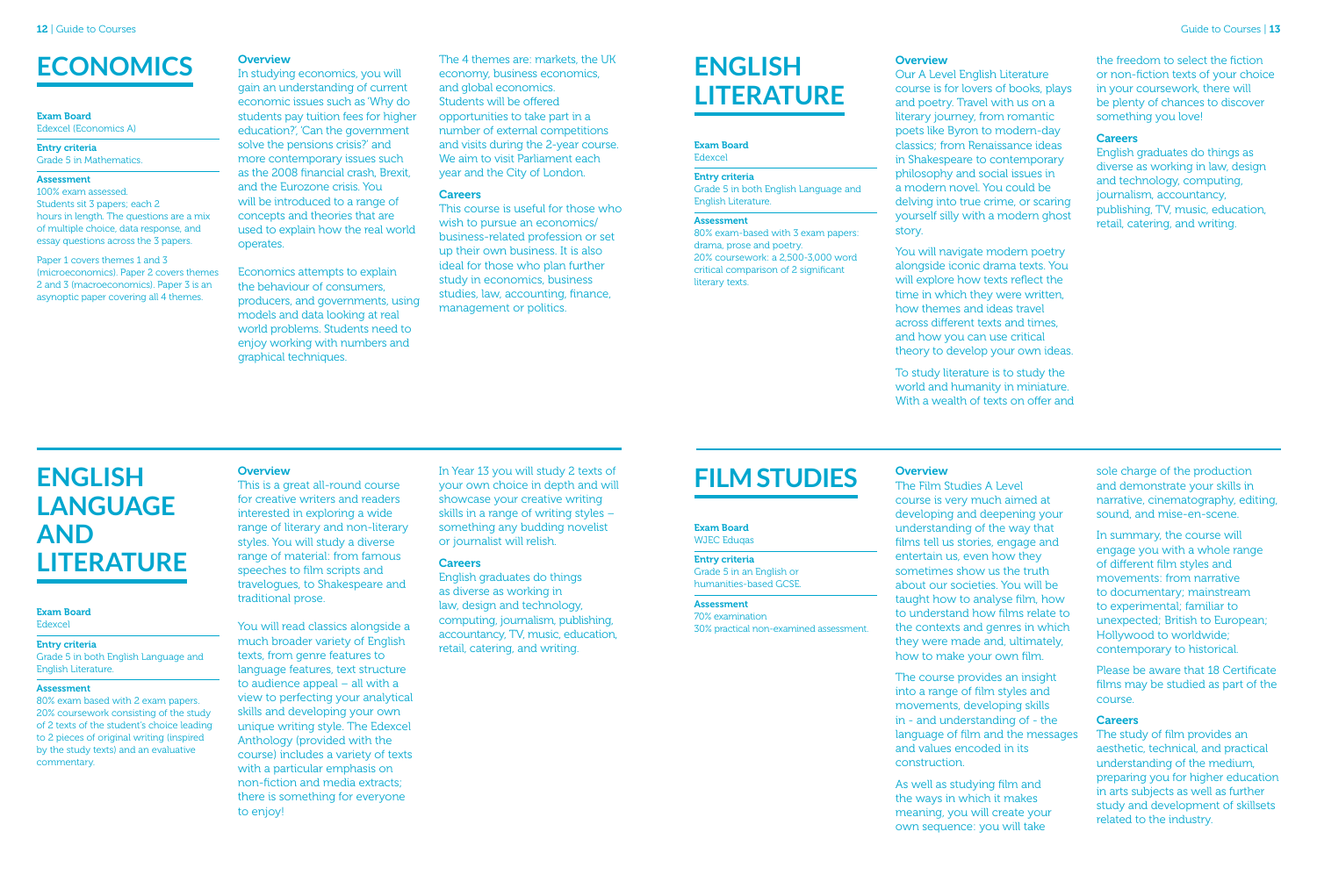

#### Exam Board

AQA

Entry criteria Grade 5

**Assessment** 3 exams at the end of Year 13 which test all 4 language skills.

Studying French at advanced level undoubtedly increases your employment opportunities. We aim to develop an appreciation of France and its culture. Students will research information, take part in debates and explore their feelings about contemporary issues, all whilst building on their knowledge of French gained at GCSE.

There will be opportunities to experience the language outside of the classroom with our eTwinning project and our French foreign language assistant. We've aimed to make the French A Level compelling by basing the study topics around lifestyle and social topics that you'll be interested in and it could give you a competitive edge in the labour market too!

All 4 skill areas are tested based on current trends in French society, artistic culture in the Frenchspeaking world, and the study of a French film. The topics covered are: the 'cyber society', the place of voluntary work and the changing role of the family, contemporary French music, cinema, and the heritage of France. In Year 13, students study further topics within social and political spheres in the French-speaking world as well as a literary text.

#### **Careers**

Only 1 in 10 careers with languages is in fields such as interpreting and teaching. Whether you are destined for a career in commerce, accountancy, the travel industry, medicine, or engineering, a language should be considered an invaluable skill.

## **GOVERNMENT & POLITICS**

#### Exam Board Edexcel

Entry criteria

Grade 5 in an English or humanities-based GCSE.

#### **Assessment** 3 exams at the end of Year 13, each

2 hours in length: UK politics; UK government; comparative politics (USA).

#### **Overview**

In Year 12 we aim to encourage an interest in and an understanding of British politics. Students will gain knowledge of important concepts and institutions related to the constitution, parliament, political parties, and electoral systems. Students study and discuss current political developments, such as the 2017 election and Brexit, visit the Houses of Parliament and Supreme Court, and get a chance to promote and debate political policy in the local council chambers.

Year 13 focuses on the study of important ideologies such as liberalism and socialism that have shaped many important historical and political events. Students also analyse the American political system and compare it with the UK. There will be an opportunity to participate in political debate

with other local schools. Study visits include a trip to the House of Commons.

#### **Careers**

The course is useful to students intending to pursue a wide range of social science courses at higher education. Students planning to embark on a career in law, journalism, social services, management, or politics will benefit from the course.

## GEOGRAPHY Overview

#### Exam Board AQA

Entry criteria

Grade 5.

Assessment 80% written examination 20% individual fieldwork investigation.

In Geography, students investigate relationships between human populations and physical environments. You will gain knowledge and understanding of modern issues at a variety of scales whilst being be able to consider their own, and decision makers' role, value, and attitude towards these issues.

We aim to develop an appreciation of the dynamic nature of contemporary geography. The A Level course builds upon the learning established at GCSE, including both familiar and new topics. Students will research information, solve problems and conduct practical fieldwork.

Students will have the opportunity to take part in various fieldwork activities including an individual investigation in Year 13.

#### **Careers**

Geography students are able to apply their skills to achieve success in many different careers including commerce, scientific services, planning, travel, tourism, journalism, development, environmental management, and conservation.

### **HEALTH & SOCIAL CARE**

**(LEVEL 3 NATIONAL BTEC)**

#### Exam Board Edexcel

### Entry criteria

Grade 4 in English and Maths, plus three further GCSEs at grade 4.

#### Assessment

- Extended Certificate option (1 A Level) – 4 units (58% externally assessed)

- Extended Diploma option (3 A Levels) – 13 units (42% externally assessed)

#### **Overview**

Our Health and Social Care qualifications can be studied alongside other Level 3 qualifications. We offer the course as an Extended Certificate (equivalent to 1 A Level) or as an Extended Diploma (equivalent to 3 A Levels). Both are designed for post-16 learners wishing to go on to further or higher-level study or directly to employment in this area.

The qualification attracts UCAS points and is widely recognised by universities and employers. Many students opt for this qualification because 40% of the final assessment is comprised of ongoing coursework, and the assessment is not solely based on terminal examinations at the end of Year 13.

Extended Certificate: Human lifespan development; Working in health and social care; Meeting individual care and support needs.

#### In addition, 1 optional unit will be decided by the school.

#### Additional mandatory units for the Diploma: Enquiries into current research in health and social care; Principles of safe practice in health and social care; Promoting public health, Work Experience and Anatomy and Physiology. In addition, 4 optional units will be decided by the school.

#### **Careers**

This course can be taken alongside a variety of subjects and may lead to a degree, higher level apprenticeship or employment. For example, when combined with A Levels in Biology and Psychology, it could lead to a degree in nursing; combined with English and History, it could lead to a BA (Hons) in primary education; and when combined with Sociology and Psychology, it could lead to a degree in social work.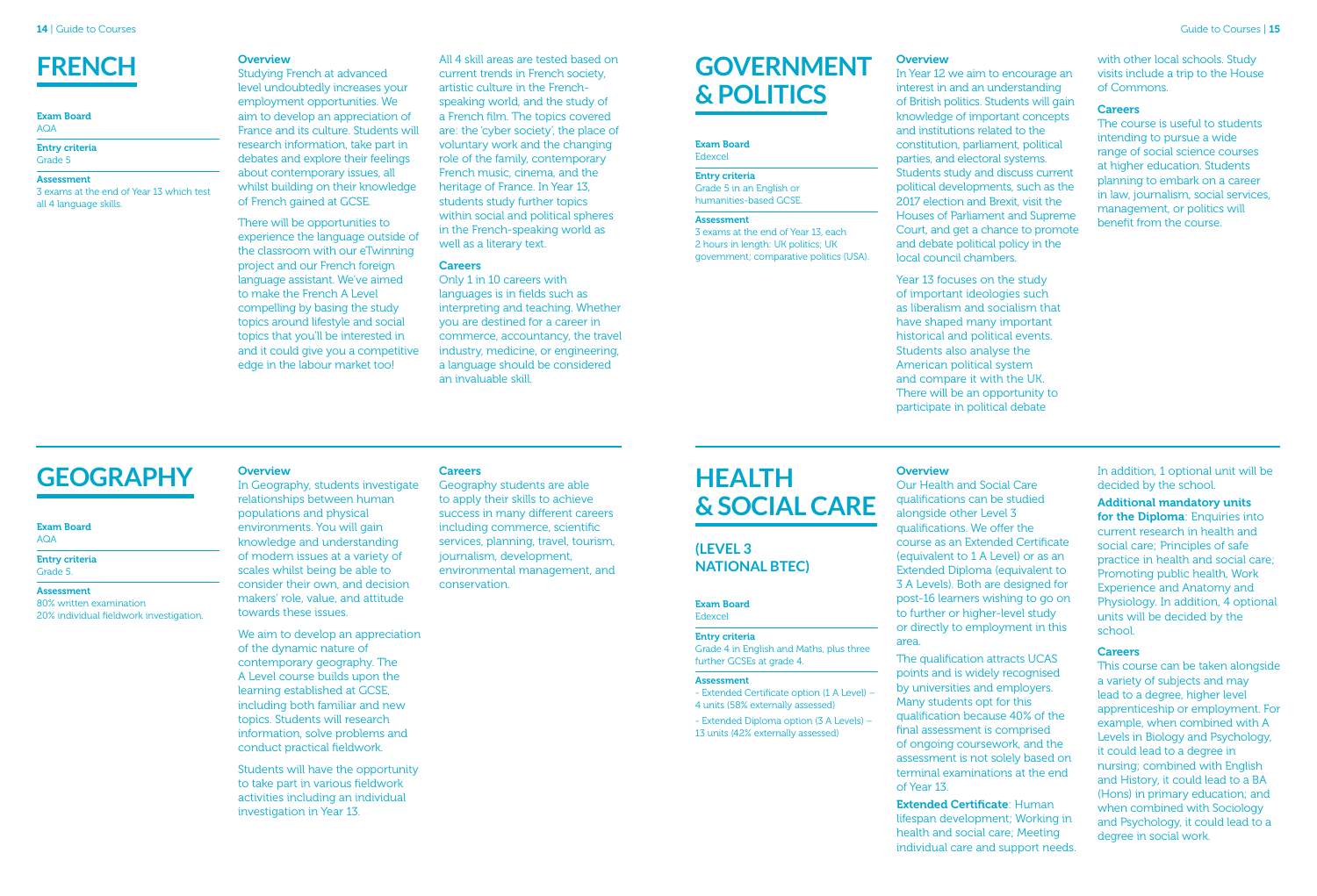

#### Exam Board

#### Edexcel

Entry criteria Grade 5 in History or in an English if not studied.

#### Assessment

3 exams at the end of Year 13: 1. A breadth study on how Britain was transformed between 1918 and 1997 (30%) 2. A depth study on America in the 1920s and 1930s (20%) 3.An investigation into Tudor Rebellions (30%). 20% coursework on Civil Rights in the United States.

This course gives students knowledge and skills for life, including the ability to communicate clearly and to not accept everything at face value. It will help you to make greater sense of the world we live in by giving you increased understanding of the events and people who have helped to shape it.

Students undertake a breadth study of how Britain was transformed between 1918 and 1997, conduct a study in depth on the USA in the 1920s and 1930s, investigate Tudor Rebellions, and produce coursework on American civil rights, which can be on a topic of choice from the end of the Civil War through to the assassination of Martin Luther King and emergence of Black Power.

Students have the opportunity in Years 12 and 13 to visit Hampton Court Palace, the National Archives, and the Houses of Parliament.

#### **Careers**

History is a highly revered and academic A Level. It is a versatile subject that opens doors to a variety of careers and higher education courses, including law and journalism. It also complements a wide range of A Level subjects such as Politics and English.

## **MANDARIN**

### **(CHINESE)**

#### Exam Board Edexcel

Entry criteria

### Grade 5

Assessment 3 exams at the end of Year 13 which test all 4 language skills.

#### **Overview**

Studying Mandarin at advanced level undoubtedly increases your employment opportunities. Students will develop an appreciation of China and its culture. We've aimed to make the Mandarin A Level compelling by basing the study topics around lifestyle and social topics that you'll be interested in and it could give you a competitive edge in the labour market too!

Students will research information, take part in debates, and explore their feelings about contemporary issues, all whilst building on their knowledge of Mandarin gained at GCSE.

There are 3 final exams that test all 4 skill areas based on current trends in Chinese society, social issues as well as artistic culture, including the study of film and literature. Students will also need

#### to complete an individual research project.

In Year 13, students go on to study further topics on current issues in the social and political spheres in China.

#### **Careers**

Only 1 in 10 careers with languages is in fields such as interpreting and teaching. Whether you are destined for a career in commerce, accountancy, the travel industry, medicine, or engineering, a language should be considered an invaluable skill.

## **INFORMATION TECHNOLOGY**

### **(LEVEL 3 NATIONAL BTEC)**

#### Exam Board Edexcel

Entry criteria Grade 4 in English and Maths and at least Grade 4 in three related GCSEs

#### Assessment

Extended Certificate (1 A Level) – 4 units (50% externally assessed)

### **Overview**

This Information Technology qualification can be studied alongside other Level 3 qualifications. We offer the course as an Extended Certificate (equivalent to 1 A Level) which is designed for post-16 learners wishing to go on to further or higher level study, or directly to employment in this area.

The qualification attracts UCAS points and is widely recognised by universities and employers. Many students opt for this qualification because 50% of the final assessment is comprised of ongoing coursework, and the assessment is not solely based on terminal examinations at the end of Year 13.

### Mandatory units for the

- Extended Certificate:
- Information technology systems • Creating systems to manage information
- Using social media in business
- Website development.

#### **Careers**

The qualification is for learners who wish to continue with education or employment in the IT or computing sector. It is designed to be studied over 2 years and supports progression to higher education and employment. This course can be taken alongside a variety of subjects and is ideal for preparing students for any career associated with IT or business. Equally, IT is a valuable life skill and complements many other Level 3 subjects and future occupations.

## **MATHEMATICS** Overview

Exam Board

Edexcel

Entry criteria Grade 6 in GCSE Mathematics.

#### Assessment

3 externally assessed calculator examinations, each 2 hours in length. Candidates will sit 2 pure papers and 1 applied.

If you enjoyed GCSE Mathematics and you like problem-solving, this is the course for you. Many topics build on previous work at GCSE such as sequences, quadratics and trigonometry, whilst differentiation and integration provide interesting and stimulating new material to study.

#### **Careers**

Career opportunities are many and varied: accountancy, actuarial work, architecture, astronomy, banking, building societies, computing, economics, engineering, hospital administration, insurance, market research, quantity surveying, and teaching.

Throughout the course you will tackle challenging problems that will develop your ability to think logically and help you become an independent learner.

A Level Mathematics provides a good grounding for those who take A Levels in Science, Geography, Design Technology, Business, Economics, and

Psychology.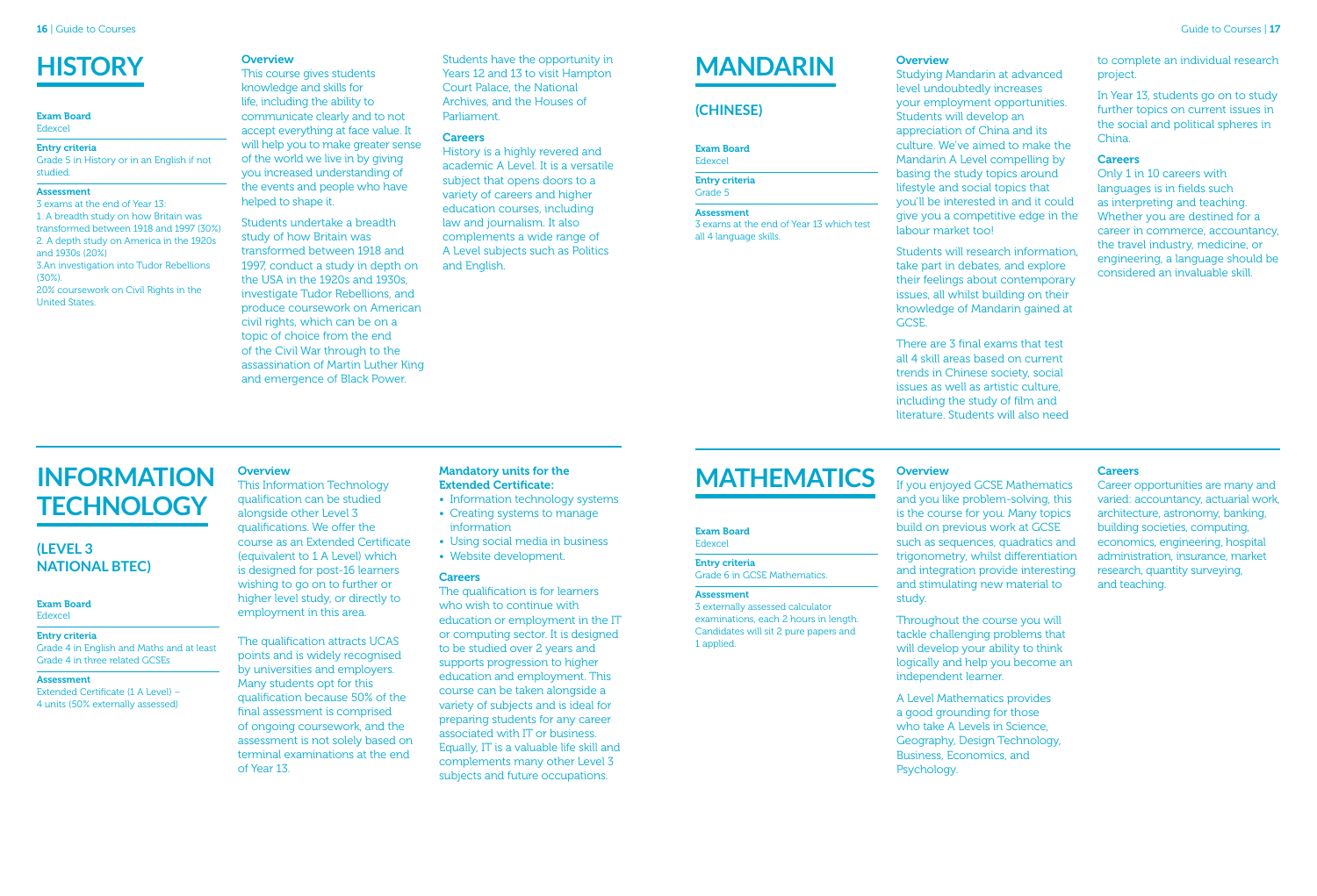## **FURTHER MATHEMATICS**

#### Exam Board Edexcel

#### Entry criteria

Grade 7 in GCSE Mathematics.

#### **Assessment**

4 externally assessed calculator examinations, each 1.5 hours in length. Candidates will sit 2 pure papers and 2 'option' papers.

### **Overview** This double A Level course

is for students who truly love mathematics and want the challenge of studying a broader and deeper range of topics.

In addition to work in pure mathematics, applications of the subject to mechanics, statistics and decision mathematics are studied to provide a wide-ranging and inspiring course.

Students who may go on to study mathematics, engineering or physics at university would find Further Mathematics very useful, particularly if they want to apply to a higher tariff university.

#### **Careers**

Career opportunities are many and varied: accountancy, actuarial work, architecture, astronomy, banking, building societies, computing, economics, engineering, hospital administration, insurance, market research, quantity surveying, and teaching.

## **MUSIC** Overview

#### Exam Board **OCR**

Entry criteria Grade 5, or entry test if not studied

### at GCSE.

#### Assessment

Performing (30%) - Coursework: Students will perform a 6-minute recital on an instrument of their choice. Students can offer singing as an option.

Composition (30%) - Coursework: Students present 2 pieces of composition – 1 completely free choice and 1 on a brief provided by OCR.

Listening and Appraising (40%) - Exam: Students sit an exam based on familiar and unfamiliar music studied throughout the course.

While some students will choose this course because they intend to study music at university or college, it is equally appealing to those who enjoy music or are looking for a subsidiary subject. The skills it develops complement other subjects very well.

This course is divided into three areas, the practical components – performing and composing, and the more theoretical listening and appraising. Students can follow different pathways according to their particular musical strengths.

Students will study pieces of music from four different areas of study: The Classical Concerto, Developments of Popular Music, Programme Music 1820-1900

and Innovations in 20th Century Music. Students will build up their theoretical, aural and analytical skills by studying set works and through wider listening.

#### **Careers**

Studying A Level music can be a leap into music specific careers including: performer, teacher, administrator, songwriter, conductor, composer, recording engineer, manager, promoter, or music publisher. Music also complements a range of commonly studied A Level subjects like Maths, Physics, English and Biology in order to keep higher education options open.

## **MEDIA STUDIES**

#### Exam Board WJEC Eduqas

Entry criteria Grade 5 in GCSE Media Studies or in an English or humanities-based GCSE.

Assessment 70% examination 30% practical non-examined assessment.

### **Overview**

The fundamental questions around the role of the media are addressed through this A Level course. The ever-changing complexity of the media landscape is studied through a theoretical framework based around the core concepts of media language, representation, media industries and audiences. A contextual element is applied to the above, often developing comparative skills relative to different texts.

The texts studied consist of advertising and marketing; film industry; music video; newspapers; radio; video games; television; magazines; online/ social media.

There is a heavy emphasis on practical work – you will use skills in DTP and Moving Image to produce a sequence from a new television programme – putting your analytical skills into practice. There is an engagement with theory embedded in all aspects of the course, developing analytical skill in tandem with practical work.

#### **Careers**

Media Studies is a launchpad into a range of careers and higher education opportunities in the media and entertainment industry – one with a projected worth of £80 billion to the UK economy by 2023.

## **MUSIC TECHNOLOGY BTEC**

### **(BTEC NATIONAL LEVEL 3 EXTENDED CERTIFICATE IN MUSIC TECHNOLOGY)**

#### Exam Board Pearson (Edexcel)

Entry criteria

Grade 4 in English and Maths, plus three further GCSEs at grade 4

#### Assessment 66% coursework, 33% externally assessed examination

#### **Overview**

If you have an interest in music and how it's produced, then this course is ideal for you. It is designed to increase your knowledge and understanding of music production software, commercial music and recording techniques.

You will develop and apply theory and practical skills though learning how to mix, master and produce your own music in Logic Pro, how to record live instruments and creatively using digital audio. You will also develop an understanding of studio roles.

You do not need to be a performer to complete this course, but an enjoyment of music and creativity are a must.

#### Careers

With this qualification, you can move into virtually any area in the music industry from studio production to live sound, even acoustic design. This BTEC carries the same amount of credit as a full A-level so it will assist you in applications to universities and colleges.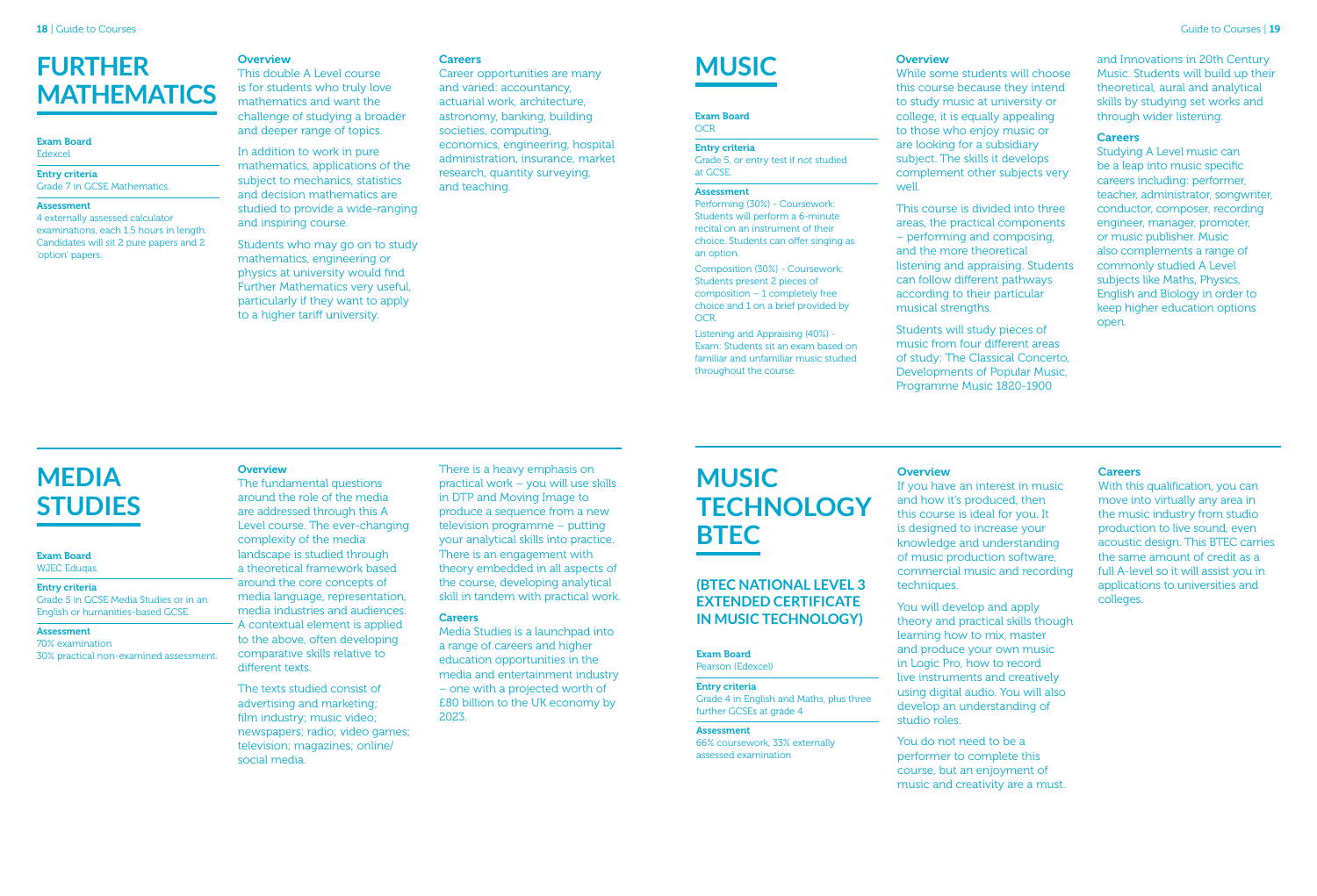### **PHYSICAL EDUCATION**

#### Exam Board **OCR**

#### Entry criteria

Grade 5 in GCSE PE or Merit in equivalent BTEC. Candidates must also be playing one competitive sport to a good standard outside of school to fulfil coursework expectations.

#### **Assessment**

3 exams worth 70%: 1. Physiological factors affecting performance 2. Psychological factors affecting performance 3. Socio-cultural issues in physical activity and sport. Non-exam assessed element worth 30%:

1. Practical performance (1 sport) 2. Evaluation and analysis of performance for improvement.

#### **Overview** The A Level course equips learners with both a depth and breadth of knowledge, understanding, and skills relating to scientific, sociocultural and practical aspects of physical education.

The practical element consists of an assessment in 1 activity in both Year 12 and Year 13, either as a performer or coach, as well as an analysis and evaluation of a performance. Practical assessment is largely undertaken within students' own time.

#### The course is very much theoretical with an emphasis on 'sports science'. Students will be expected to research different media to help underpin the knowledge they have gained within lessons.

#### **Careers**

A Level PE provides many varied and exciting career opportunities including: physiotherapy, sports coaching, the medical profession, military, emergency services, teaching, sports psychology, lecturing, the leisure industry, sports journalism, and sport development. It also offers you the opportunity to travel and teach sport in children's camps such as Bunacamp and Camp America, or study at a university abroad.

### **PSYCHOLOGY** Overview

#### Exam Board

#### AQA

Entry criteria Grade 5 in two Sciences and English.

### Assessment

3 examinations, each 2 hours in length and all equally weighted.

Psychology is a science. It is the scientific study of the mind and behaviour. As a science, knowledge and understanding of research methods, practical research skills, and mathematical skills are assessed in all 3 exams.

Students studying psychology gain a broad overview of various topics central to psychology; develop an understanding of explanations of behaviour from different schools of psychological thought, and learn to analyse the strengths and limitations of the various psychological approaches. Students will analyse, interpret, and evaluate scientific information to make judgements and reach conclusions; and apply understanding of scientific ideas, processes, techniques and procedures to theoretical and practical contexts.

Students will also study the issues and debates pertinent to modern psychological research.

#### **Careers**

Psychology students can go on to study psychology at degree level and then to study specialist post-graduate psychology courses to access careers in the fields of educational, occupational, clinical, prison, community, and health psychology, as well as cognitive neuroscience and counselling.

Alternatively, students can access careers including social welfare, teaching, research, sales and marketing, finance, administration, and human resources with the skills developed through the A Level course.

## **PHYSICS** Overview

#### Exam Board Edexcel

Entry criteria

- Grades 6,6 in core and additional science, plus grade 6 in Mathematics.
- Grade 6 in Physics if studied as a single science, plus grade 6 in Mathematics.

#### **Assessment**

3 externally examined papers and the science practical endorsement which is internally assessed.

### Physics is 'the study of matter,

energy and the interaction between them'. Physics is really the study of everything in our universe; it is about asking fundamental questions and using observations and experiments to attempt to answer them. Our A Level course covers the study of the laws, theories and models of physics, and explores their practical application in a variety of real-life situations.

Topics studied and examined in the first 2 examined papers include working as a physicist, mechanics, electric circuits, further mechanics, electric and magnetic fields, nuclear and particle physics, materials, waves and particle nature of light, thermodynamics, space, nuclear radiation, gravitational fields and

oscillations. The third examined paper will include questions that assess conceptual and theoretical understanding of experimental methods that will draw on students' experiences of the core practicals. To pass this element and be awarded the science practical endorsement, students must demonstrate that they are competent in these practical skills.

#### **Careers**

The 2-year course provides grounding for those who intend to read one of the physical sciences or engineering at university. It is often highly recommended for those students who are likely to study medicine, biological or chemical sciences, and is a well respected A Level for most other careers.

## **RELIGIOUS STUDIES (PHILOSOPHY & ETHICS)**

#### Exam Board **Edugas**

Entry criteria

#### Grade 5 in Religious Studies or in an

English if not studied.

#### Assessment

3 written exams at the end of Year 13; 1 for each of the 3 components of the course: religious studies, philosophy, and ethics.

#### **Overview**

This course presents students with an opportunity to grapple with some of the most profound questions that have puzzled philosophers since the time of Socrates, Plato and Aristotle. Does God exist? Why is there a universe, rather than nothing? Is there any point to pain and suffering? And how sure can we be when we try to answer these questions.

How to decide what is right and what is wrong – and how to tell the difference – is something that we ask ourselves every day. Students will consider answers to these questions by studying ethical theories such as utilitarianism, natural law and situation ethics and apply them to real-life situations. Students can test their instincts by debating about which is more important: happiness, loyalty or love? They will also consider whether the choices

we make are really our own, or whether free will is just an illusion.

Students will also take an in-depth look at the world's largest religious tradition – Christianity – to learn its most important beliefs and its impact on the lives of believers. They will consider how relevant religion is in modern society and debate whether it should be.

#### **Careers**

Religious Studies is an academic A Level course that is seen as excellent preparation for a wide range of higher education courses. Students go on to pursue careers in law, politics, the civil service, journalism, and advertising, as they are adept at using persuasive reasoning. Business management consultancies and chartered accountants are enthusiastic about people who have studied the subject as they can think critically and communicate clearly.

20 | Guide to Courses | 21 | Guide to Courses | 21 | Guide to Courses | 21 | Guide to Courses | 21 | Guide to Courses | 21 | Guide to Courses | 21 | Guide to Courses | 21 | Guide to Courses | 21 | Guide to Courses | 21 |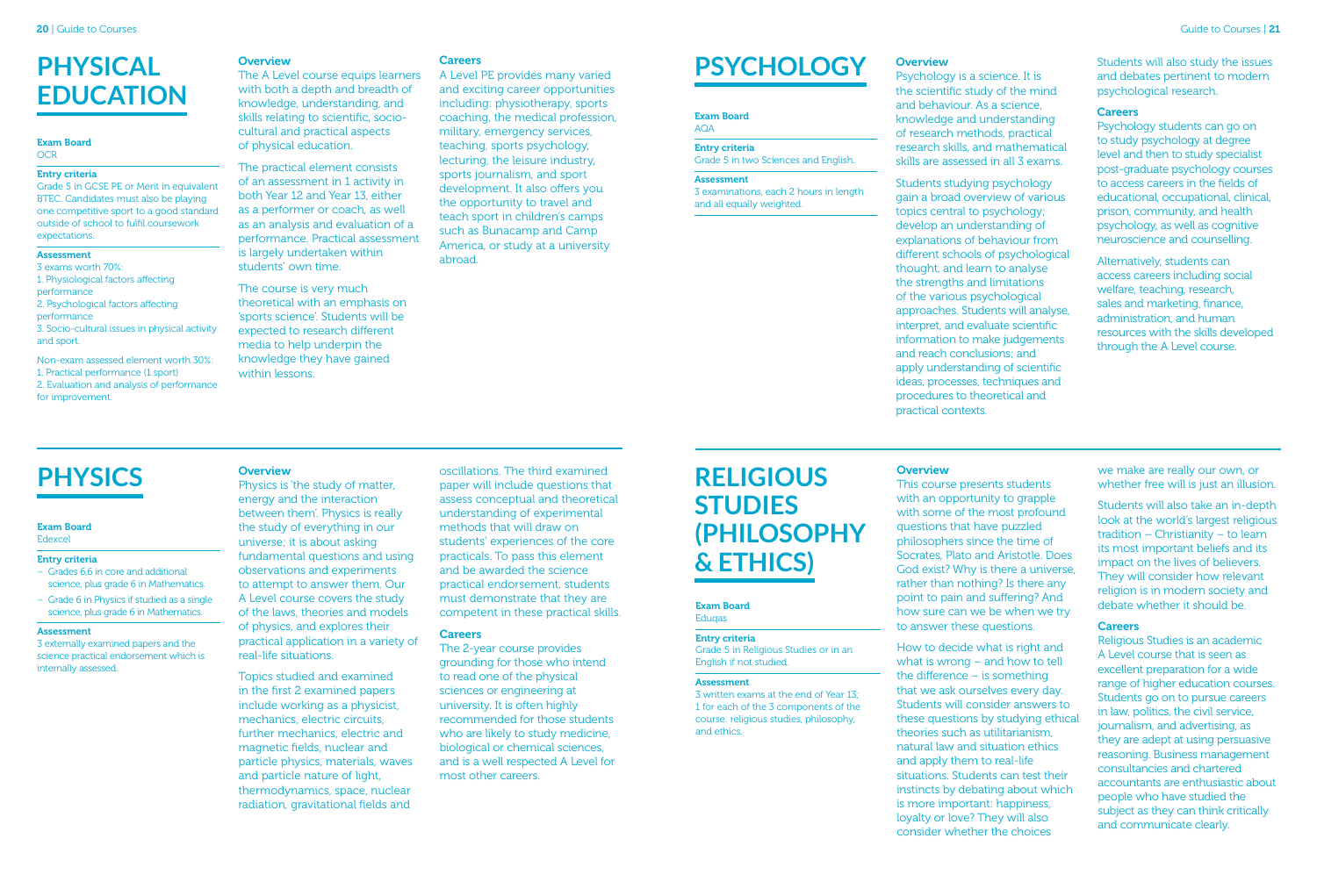## **SOCIOLOGY** Overview

#### Exam Board

### AQA

#### Entry criteria

Grade 5 or equivalent in Sociology/Health and Social Care or in an English or humanities-based GCSE.

**Assessment** Eternal examination. There is no coursework.

Sociology is the study of human beings in society. The subject examines the interaction of humans with each other and with the society around them.

It is a critical subject as it seeks to avoid 'obvious' or 'common sense' explanations of human activity, searching instead for explanations at a deeper level. Students will discuss the world around them to become familiar with a range of sociological theories each advocating a different approach to studying society – functionalist, Marxist, feminist and postmodernist.

#### In Year 12 students study education, families, and households and research methods. In Year 13 students study religion and crime and develop

a more detailed understanding of theory and methods. Whilst studying each topic, students will consider how age, gender, class and ethnicity influence people's life chances. An interest in politics will serve students well.

#### **Careers**

Sociology is of value in many careers. It will be particularly suitable for those considering work which will involve other people – teaching, social work, the caring professions, and personnel work in commerce and industry.

### **SPORT**

### **(LEVEL 3 BTEC NATIONAL DIPLOMA IN SPORT)**

#### Exam Board

Pearson (Edexcel)

Entry criteria

Assessment

50% coursework

Grade 4 in English and Maths and at least

Grade 4 in three related GCSEs

Extended Certificate (= 1 A Level) Diploma (120 credits = 2 A Levels): 9 units 50% externally assessed examination

to scientific elements of sport,

**Overview** 

alongside developing knowledge of the business side of sport. This is combined with leadership in sport so learners will gain experience on how to coach, organise and lead sporting events.

This BTEC course equips learners with the knowledge, understanding and skills relating

The Extended Certificate is equivalent to 1 A Level and the Diploma is equivalent to 2 A Levels, consisting of the following units: Anatomy and Physiology, Professional development in the Sports Industry, Practical Sport, Fitness Training, \*Fitness Testing, \*Investigating Business in Sport, \*Skill Acquisition, \*Sports Injury Management, and \*Sports Leadership. The wide nature of study engages students

in studying new topics and highlights the quality and variety of future roles available in sport.

#### **Careers**

This qualification provides a foundation for many career opportunities, including: sports coaching, military, emergency services, teaching, sports psychology, lecturing, the leisure industry, sports journalism, sport development, coaching, business, to name but a few. It can also offer the opportunity to travel and teach sport in children's camps such as Bunacamp and Camp America, or study at a university abroad.

\*Diploma only

## **SPANISH** Overview

#### Exam Board AQA

Entry criteria

Grade 5

### **Assessment**

3 exams at the end of Year 13 which test all 4 language skills.

In Year 13 students study further topics within social and political spheres in the Spanish-speaking

#### **Careers**

Only 1 in 10 careers with languages is in fields such as interpreting and teaching. Whether you are destined for a career in commerce, accountancy, the travel industry, medicine, or engineering, a language should be considered an invaluable skill.

world as well as a literary text.



heritage of Spain.

interested in. Students will research information, take part in debates, and explore their feelings about contemporary issues, all whilst building on their knowledge of Spanish gained at GCSE.

All 4 skill areas are tested based on current trends in Spanish society, artistic culture in the Spanishspeaking world and the study of a Spanish film. The topics covered are: the 'cyber security', modern and traditional values, equal rights, the influence of modern-day idols, Spanish regional identity and the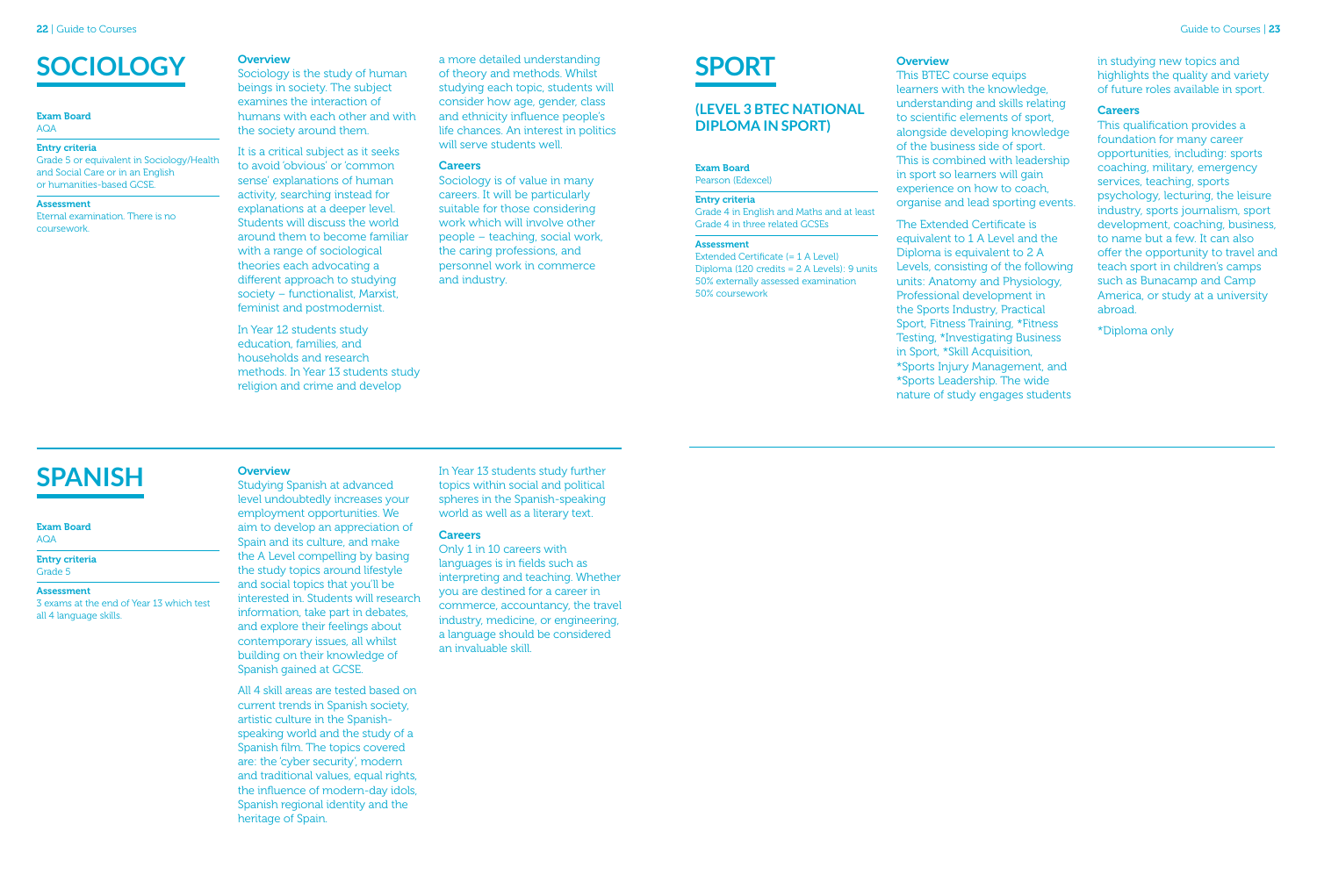### **UNIVERSITY DEGREES DEGREE APPRENTICESHIPS HIGHER APPRENTICESHIPS**

Here are the A level and BTEC qualifications that some universities and employers require for more popular subjects and jobs. Some courses and apprenticeships will require you to have relevant work experience such as architecture, law, journalism, teaching, medicine, dentistry, and nursing – check employer and university websites for their individual entry requirements.

| Accountancy                                                               | Maths is useful. GCSE Maths and English at grade 6 or above are often required.                                                                                                                                                                                                                           |
|---------------------------------------------------------------------------|-----------------------------------------------------------------------------------------------------------------------------------------------------------------------------------------------------------------------------------------------------------------------------------------------------------|
| <b>Aeronautical Engineering</b>                                           | Maths and Physics are usually required.                                                                                                                                                                                                                                                                   |
| <b>Architecture</b>                                                       | Art and Design and a science is useful. A portfolio of work is often required by universities<br>and businesses. Physics, Design Technology, or English are also considered useful.                                                                                                                       |
| <b>Art and Design</b>                                                     | Most entrants onto Art and Design degrees will have done a one-year art foundation<br>course after completing sixth form or college, but this is also possible to complete as part<br>of a degree course. A portfolio of work may also be required for a degree course or art-<br>related apprenticeship. |
| <b>Biochemistry</b>                                                       | Chemistry is usually essential, along with a second subject of Biology, Maths, or Physics.                                                                                                                                                                                                                |
| <b>Biology</b>                                                            | Biology is usually essential along with a second science or related subject such as<br>Chemistry, Computing, Geography, Maths, Physics, or Psychology.                                                                                                                                                    |
| <b>Biomedical Sciences</b>                                                | Biology is usually essential and for some courses, Chemistry may be too. Maths and<br>Physics may also be desirable.                                                                                                                                                                                      |
| <b>Business Studies</b><br><b>Business Management</b><br><b>Marketing</b> | There are usually no essential subjects, though some may require Maths GCSE at grade<br>4/5. Essay-based subjects may support your application, as can Maths and sometimes<br>Physics if you are considering finance/banking-related courses.                                                             |
| <b>Chemical Engineering</b>                                               | Maths is usually essential and some may also like Chemistry or Physics.                                                                                                                                                                                                                                   |
| Chemistry                                                                 | Chemistry is usually essential and some like a second science or Maths.                                                                                                                                                                                                                                   |
| <b>Civil Engineering</b>                                                  | Maths is often essential, plus a second science-related course such as Biology, Chemistry,<br>Physics, and sometimes Geography.                                                                                                                                                                           |
| <b>Computer Science/IT</b>                                                | Maths is often essential, along with Computing or IT depending on the course or<br>employer, and some like Physics or Further Maths.                                                                                                                                                                      |
| <b>Cyber Security</b>                                                     | Maths is desirable, including a grade 5/6 or above at GCSE.                                                                                                                                                                                                                                               |
| <b>Drama</b>                                                              | There are usually no essential subjects, but arts or humanities-based subjects may help.<br>Offers are often based on interview at drama college/university. Apprenticeships differ so<br>check out individual applications.                                                                              |
| <b>Design Technology/Design</b>                                           | There are usually no essential subjects, though Design Technology is an advantage. Some<br>may ask for achievement in an art-related subject such as Art, Design Technology, Graphic<br>Communication, Textile Design, and Photography, depending on the course or employer.                              |
| <b>Economics</b>                                                          | Economics, Maths, and Physics are often desirable.                                                                                                                                                                                                                                                        |
| <b>Education/Teaching</b>                                                 | There are usually no essential subjects, though GCSE Maths, English, and Science are often<br>required, depending on the level you want to teach. Check what is required for PGCE or<br>education courses. Teaching apprenticeships are usually post-graduate based.                                      |
| <b>Electrical Engineering</b>                                             | Maths is usually required along with a science such as Chemistry or Physics.                                                                                                                                                                                                                              |
| <b>English</b>                                                            | English Literature is usually required. Some universities look for a GCSE in a modern or<br>classical language.                                                                                                                                                                                           |
| <b>Film Studies</b>                                                       | There are usually no essential subjects.                                                                                                                                                                                                                                                                  |
|                                                                           | Geography, Geology and Earth Sciences You will often need to have at least two from: Maths, Physics, Chemistry, and Biology.                                                                                                                                                                              |
| <b>Health and Social Care</b>                                             | There are usually no essential subjects, but relevant subjects include Psychology,<br>Sociology, Law, and Health and Social Care.                                                                                                                                                                         |

| <b>History</b>                                | History is useful, but not essential. A background in other humanities is helpful too.                                                                                                                                                                                                                                                                                           |
|-----------------------------------------------|----------------------------------------------------------------------------------------------------------------------------------------------------------------------------------------------------------------------------------------------------------------------------------------------------------------------------------------------------------------------------------|
| Law                                           | There are usually no essential subjects, but essay-based ones such as English and<br>humanities-based subjects may be useful.                                                                                                                                                                                                                                                    |
| <b>Mathematics and Statistics</b>             | Maths is essential and Further Maths is useful, but if this is your third A level subject, you<br>may be restricted to Maths, Physics and some Engineering courses at university.                                                                                                                                                                                                |
| <b>Mechanical Engineering</b>                 | Maths and Physics are usually essential and Design and Technology may be an advantage.                                                                                                                                                                                                                                                                                           |
| <b>Media Studies</b>                          | Essay-based subjects may help. The social sciences or humanities are helpful but most<br>universities/employers will not specify particular subjects.                                                                                                                                                                                                                            |
| <b>Medicine and Dentistry</b>                 | Biology and Chemistry are usually essential. Medicine, dentistry, and veterinary science<br>applicants are usually required to have very good GCSE results in Maths, Science, and<br>English.                                                                                                                                                                                    |
| <b>Modern Foreign Languages</b>               | The language of your choice is desirable, but not essential. It is often advised not to take<br>all languages at A Level. Other subjects that could complement a languages degree are<br>humanities and arts-subjects such as English Literature or Language, History, or Politics.<br>However, there is no definitive list of subjects that can be studied alongside languages. |
| <b>Music</b>                                  | Music is usually essential, but some courses may accept a Grade 8 instead.                                                                                                                                                                                                                                                                                                       |
| <b>Nursing/Midwifery</b>                      | Some may ask for science-based subjects such as Biology, Chemistry, Maths, Physics, and<br>Psychology.                                                                                                                                                                                                                                                                           |
| <b>Paramedic</b>                              | Science or a social science subject is usually required such as Biology, Chemistry,<br>Design and Technology, Geography, Health and Social Care, Maths, Physical Education,<br>Physics, Psychology, or Sociology. Check individual courses and the NHS website for<br>apprenticeships.                                                                                           |
| <b>Philosophy</b><br><b>Religious Studies</b> | There are usually no essential subjects, but at least one essay-based subject such as<br>English, History, and Philosophy is an advantage in some cases.                                                                                                                                                                                                                         |
| <b>Physics</b>                                | Physics and Maths are usually essential.                                                                                                                                                                                                                                                                                                                                         |
| <b>Policing</b>                               | There are usually no essential subjects, but essay-based ones, PE, and social sciences may<br>enhance your application.                                                                                                                                                                                                                                                          |
| <b>Politics</b>                               | There are usually no essential subjects but Sociology, History, Economics, Maths, and<br>Philosophy may help. Politics departments also tend to favour essay-based subjects like<br>English, Religious Studies, or Psychology, and Science can be an advantage.                                                                                                                  |
| <b>Psychology</b>                             | A range of subjects are seen as essential including Biology, Chemistry, Computing,<br>Economics, Maths and Further Maths, Geography, Physics, and Psychology. A grade 6/7 in<br>Maths is often required for a degree in Psychology and a grade 6 in a science may also<br>be required.                                                                                           |
| <b>Sociology</b>                              | There are usually no essential subjects. Other subjects that will be useful, however, are<br>Psychology, History, Geography and Media Studies. Any humanities or social science<br>subject that requires analytical and research skills will be useful.                                                                                                                          |
| <b>Software Engineering</b>                   | Two STEM subjects are usually essential such as Maths, Physics, Chemistry, Biology, or<br><b>Computer Science.</b>                                                                                                                                                                                                                                                               |
| <b>Sports Science/PE/Physiotherapy</b>        | You will often need at least two from: Biology, Chemistry, Maths, PE, Physics, and<br>Psychology.                                                                                                                                                                                                                                                                                |
| <b>Veterinary Science</b>                     | Biology and Chemistry are usually essential and some may require a third science or<br>another subject. Medicine, dentistry, and veterinary science applicants are usually required<br>to have very good GCSE results in Maths, Science, and English.                                                                                                                            |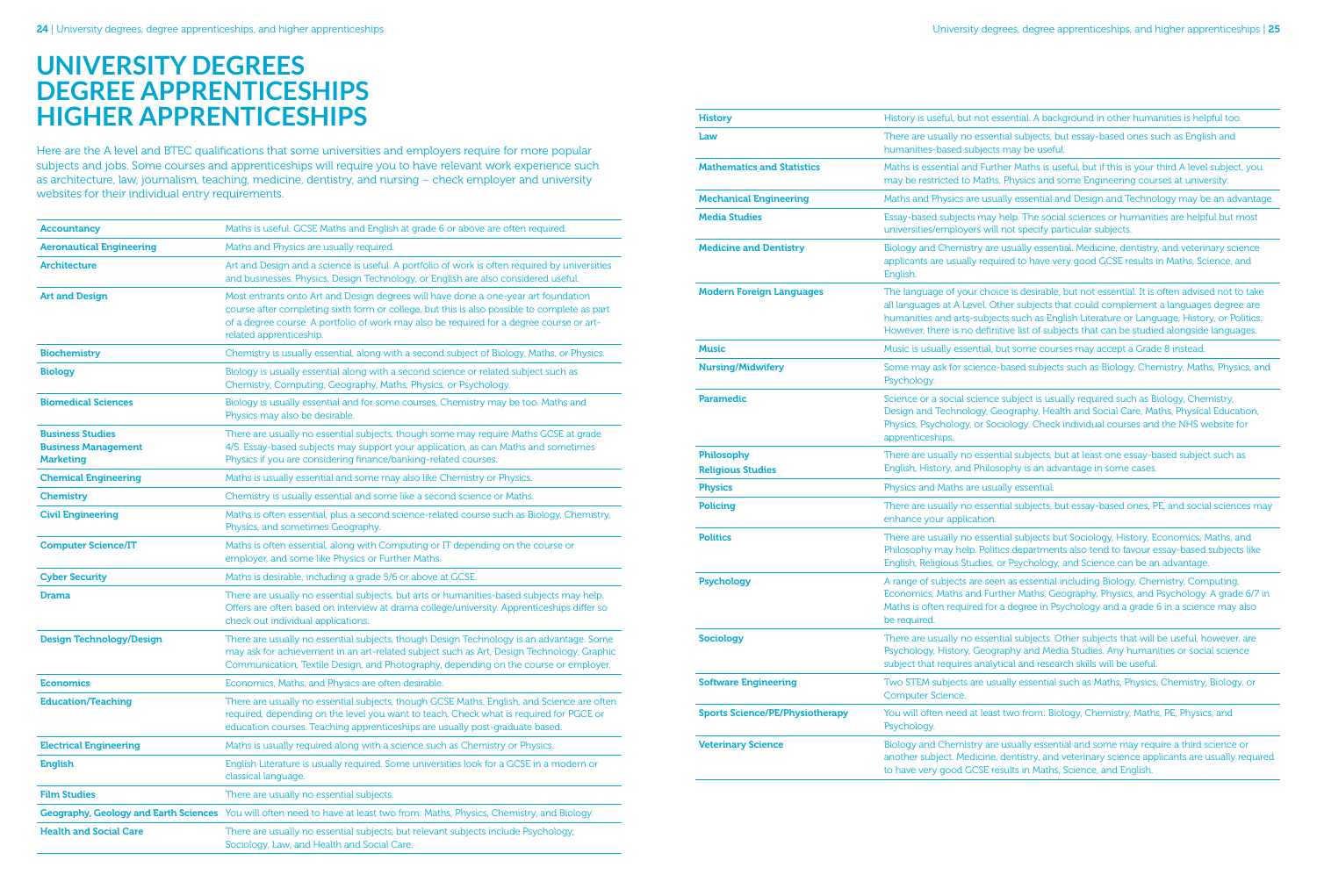## **CAREERS BY SUBJECT**

| Art                                    | Ceramics design maker, Model maker, Sample machinist, Jewellery designer, Furniture<br>restorer, Sign writer, Furniture designer, Illustrator, Costume designer, Fashion designer,<br>Textile designer, Animator, Architect, Photographer, Art therapist, Set designer.                                                                                                                                                                                                                           |
|----------------------------------------|---------------------------------------------------------------------------------------------------------------------------------------------------------------------------------------------------------------------------------------------------------------------------------------------------------------------------------------------------------------------------------------------------------------------------------------------------------------------------------------------------|
| <b>Biology</b>                         | Neuroscientist, Climate change analyst, Botanist, Biotechnologist, Biologist, Optometrist,<br>Pathologist, Chiropractor, Radiographer, Reflexologist, Biomedical scientist, Phlebotomist,<br>Ecologist, Audiologist, Tree surgeon, Dental technician, Dermatologist, GP, Critical<br>care technologist, Healthcare science assistant, Dentist, Surgeon, Orthoptist, Zoologist,<br>Microbiologist, Nutritionist, Dietician, Physiotherapist, Midwife, Osteopath.                                   |
| <b>Business Studies</b>                | Facilities manager, Supply chain manager, Business adviser, Franchise owner, Stock control<br>manager, Chief executive, Business project manager, Land and property valuer/auctioneer,<br>Business development manager, Marketing executive or manager, Digital marketing officer,<br>Retail buyer, Retail merchandiser, Sales manager, Quantity surveyor, Pay roll manager,<br>Credit manager, Business analyst, Pensions manager, Financial manager.                                            |
| <b>Chemistry</b>                       | Pharmacist, Pharmacy assistant or technician, Chemical engineer or technician, Chemist,<br>Pharmacologist, Nuclear engineer, Orthoptist, Clinical scientist, Dispensing optician,<br>Laboratory technician, Gas mains layer.                                                                                                                                                                                                                                                                      |
| <b>Computer Science</b>                | IT service engineer, IT security coordinator, Network manager, Network engineer, Software<br>developer, IT support technician, Systems analyst, IT project manager, IT director, Computer<br>systems administrator, Forensic computer analyst, IT trainer, E-learning developer, Web<br>designer, App developer, Computer programmer, Software quality assurance engineer,<br>Computer games developer, Office equipment service technician.                                                      |
| <b>Design and Technology</b>           | Product designer, Sign maker, Architect, Furniture designer, Furniture restorer, Packaging<br>technologist, Model maker, Fashion design assistant, Fashion designer, Footwear<br>designer, Pattern grader, Stonemason, Ergonomist, Design and development engineer,<br>Jewellery designer, Computer games developer, Sample machinist, Advertising<br>art director, Carpenter, Costume designer, Graphic designer, Tailor, Glass engraver,<br>Community arts worker.                              |
| <b>Economics</b>                       | Economist, Investment analyst, Financial adviser, Bank manager, Tax adviser, Banking<br>customer care manager, Financial manager.                                                                                                                                                                                                                                                                                                                                                                 |
| <b>English Language and Literature</b> | School teacher, Publishing editor, Newspaper or magazine editor, Editorial assistant,<br>Solicitor, Bookbinder, Police officer, Barrister, Paralegal, Human resources officer, Legal<br>secretary, Religious leader, Training manager, Further education lecturer, Road traffic<br>accident investigator, Librarian, Sound engineer, Online tutor, Bid writer, Medical secretary,<br>Sports journalist, Licensed conveyancer, Legal executive, Court usher.                                       |
| <b>English Literature</b>              | Bid writer, Author, Sub-editor, Copy editor, Magazine journalist, News journalist, Web<br>editor, Translator, Media researcher, Proof reader.                                                                                                                                                                                                                                                                                                                                                     |
| <b>Film Studies</b>                    | Director of photography, Video editor, TV or film camera operator, Photographer, TV or<br>film production manager, TV or film producer or director, TV or film sound technician.                                                                                                                                                                                                                                                                                                                  |
| Geography                              | Hydrologist, Soil conservationist, Water conservationist, Geoscientist, Geotechnician,<br>Environmental consultant, Town planner, Oceanographer, Environmental health officer,<br>Palaeontologist, Geological and Petroleum technician, Cartographer, Meteorologist,<br>Surveying and mapping technician, GIS technician, Rural surveyor, Countryside ranger,<br>Environmental economist, Sustainability consultant, Conservation scientist, Countryside<br>officer.                              |
| <b>Health and Social Care</b>          | Care home manager, Care home advocate, Foster carer, Mental health worker, mental<br>health nurse, Communication support worker, Probation officer, Care assistant, Palliative<br>care assistant, School nurse, Care worker, Occupational therapist, Acute care nurse,<br>Prison instructor, School psychologist, Art therapist, Drug and alcohol worker, Social<br>worker, Sociologist, Substance misuse outreach worker, Psychologist, Psychotherapist,<br>Psychiatrist, Family support worker. |

| <b>History</b>                  | Historian, Broadcast journalist, Diplomatic service officer, Translator, Tour manager,<br>Curator, Interpreter, Solicitor, Conservator, Barrister, Antique dealer, Crown prosecutor,<br>Paralegal, Archaeologist, Archivist, Civil service executive officer, Local government<br>officer, Member of parliament, Anthropologist.                                                                                                                                                                                                                                          |
|---------------------------------|---------------------------------------------------------------------------------------------------------------------------------------------------------------------------------------------------------------------------------------------------------------------------------------------------------------------------------------------------------------------------------------------------------------------------------------------------------------------------------------------------------------------------------------------------------------------------|
| Law                             | Police officer, Fingerprint officer, Crown prosecutor, Coroner, Criminal intelligence<br>analyst, Court reporter, Police detective, Licensed conveyancer, Family mediator,<br>Barrister, Court legal adviser, Diplomatic service officer, Human resources manager,<br>Bailiff, Legal secretary.                                                                                                                                                                                                                                                                           |
| <b>Mathematics</b>              | Mathematician, Insurance underwriter, Mechanical engineer, Data analyst-statistician,<br>Financial adviser, Nanotechnologist, Automotive engineer, Non-destructive testing<br>technician, Electronics engineer, Astronaut, Electronics engineering technician,<br>Investment analyst, Aerospace engineer, Naval architect, Marine engineering technician,<br>Marine engineer, Management accountant, Insurance risk surveyor, Structural engineer,<br>Electrical engineer, Public finance accountant, General practice surveyor, Mortgage<br>adviser, Materials engineer. |
| <b>Media Studies</b>            | TV presenter, Radio broadcaster, Web editor, Journalist, Copy editor, Broadcast<br>journalist, Printing administrator, Newspaper or magazine editor, Editorial assistant,<br>Media researcher, Magazine journalist, Sub editor, Image consultant, Publishing editor,<br>Photographer, Graphic designer.                                                                                                                                                                                                                                                                   |
| <b>Modern Foreign Languages</b> | Translator, Interpreter, Broadcast journalist, Teacher, Consultant, or working in Media, PR,<br>Finance, Banking, or Tourism for a charity or a business trading internationally.                                                                                                                                                                                                                                                                                                                                                                                         |
| <b>Music</b>                    | Acoustics consultant, Actor, Musician, Music therapist, Music director, Sound engineer or<br>technician.                                                                                                                                                                                                                                                                                                                                                                                                                                                                  |
| <b>Performing Arts</b>          | TV or film camera operator, Classical musician, Video editor, Wardrobe assistant, Lighting<br>technician, Director of photography, Costume designer, Producer, Choreographer, Set<br>designer, Actor, Drama therapist, Screenwriter, Stage manager, Prop maker, Audio/Visual<br>technician, Make-up artist.                                                                                                                                                                                                                                                               |
| <b>Philosophy and Ethics</b>    | Broadcast journalist, Community development officer, Charity director, Family support worker,<br>Solicitor, Further education lecturer, Civil service administrative officer.                                                                                                                                                                                                                                                                                                                                                                                             |
| Photography                     | Art editor, Reprographer, Photographic stylist or technician, TV or Film director or<br>producer, Audio visual technician, Cinema projectionist, TV or film camera operator,<br>Photographer, Director of photography, Video editor, Visual merchandiser.                                                                                                                                                                                                                                                                                                                 |
| <b>Physical Education</b>       | PE teacher, Fitness instructor, Personal trainer, Sports physiotherapist, Sports coach,<br>Sports development officer, Sports scientist.                                                                                                                                                                                                                                                                                                                                                                                                                                  |
| <b>Physics</b>                  | Materials engineer or technician, Heat treatment operator, Domestic appliance service<br>engineer, Automotive engineer, Helicopter pilot, Nuclear engineer or technician, Electricity<br>generation worker, Electricity distribution worker, Energy engineer, Gas service technician,<br>Commercial energy assessor, Electronics engineering technician.                                                                                                                                                                                                                  |
| <b>Politics</b>                 | Member of parliament, Broadcast journalist, Diplomatic service officer, Emergency<br>management director, Civil service, Immigration officer, Charity worker.                                                                                                                                                                                                                                                                                                                                                                                                             |
| <b>Psychology</b>               | Barrister, Forensic psychologist, Arbitrator, mediator, and conciliator, Community<br>development worker, Psychologist, Consumer scientist, Cognitive behavioural therapist,<br>Counsellor, Life coach, School psychologist, Hypnotherapist.                                                                                                                                                                                                                                                                                                                              |
| <b>Sociology</b>                | Forensic psychologist, Broadcast journalist, Community development officer, Diplomatic<br>service officer, Interpreter, Counsellor, Social worker, Sociologist, Consumer scientist.                                                                                                                                                                                                                                                                                                                                                                                       |
|                                 |                                                                                                                                                                                                                                                                                                                                                                                                                                                                                                                                                                           |